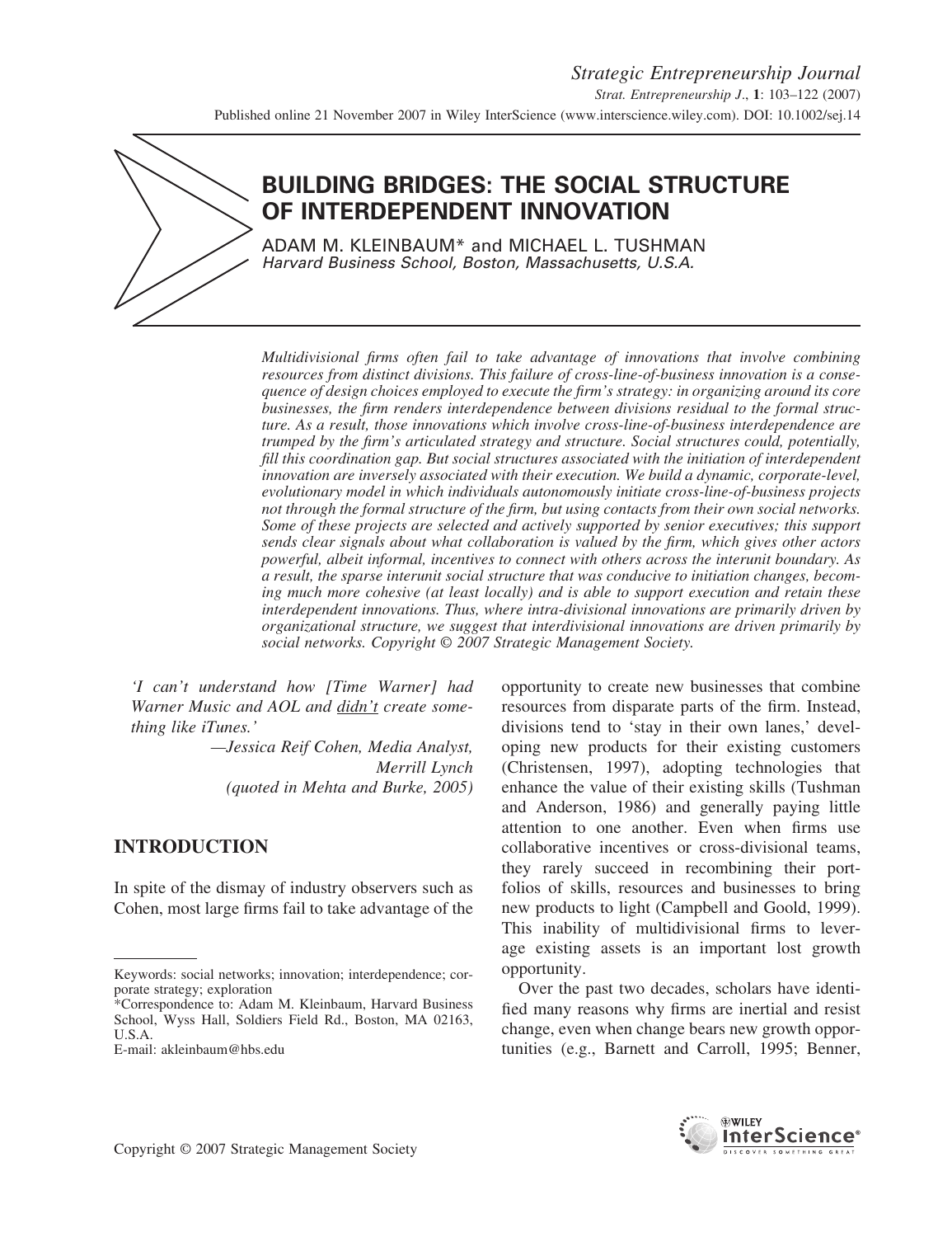2004; Gavetti and Levinthal, 2000; Henderson, 1993; Leonard-Barton, 1992; Tripsas and Gavetti, 2000). When change requires building bridges across business unit boundaries, the challenge seems to be even greater. We argue that when firms design their internal architecture to minimize coordination costs by organizing around the most strategic interdependencies (Thompson, 1967), they render other possible interdependencies residual to the formal organizational structure. And yet, in firms whose divisions make products that are related, these residual interdependencies offer unique opportunities for growth and strategic renewal; indeed, it has often been argued that the intersection of different disciplines and their respective thought worlds (Dougherty, 1992) is a potential hotbed for innovation (e.g., Johansson, 2004).

Because interdependent innovation—defined as the joint development and implementation of a new product or service by two or more product divisions of a multibusiness firm—is characterized by inconsistency with formal structure, social structure is paramount. We highlight two important roles played by social structure that, absent senior leadership agency, collude to undermine interdependent innovation: emergence and execution. Intraorganizational social networks provide a medium for individuals from disparate parts of the organization to discover and initiate creative new ideas for collaboration across divisional boundaries; they also facilitate the interdivisional coordination necessary to take these ideas and bring them into reality. However, the very network structures that support the discovery and initiation of interdependent innovation undermine their implementation.

Given these self-limiting informal dynamics, we propose an evolutionary approach to interdependent innovation (see Burgelman's, 1991 use of this metaphor for strategic change). In the context of the senior team's overarching aspiration (Bower, 1970; Rotemberg and Saloner, 2000; Siggelkow and Rivkin, 2006), a variety of interdependent innovation initiatives are generated autonomously through the creative initiative of boundary spanning individuals. From this pool of variation, corporate executives proactively select a few innovations as strategic and support their implementation not via formal structural reorganization but rather through hybrid social networks and sustained senior management attention. These hybrid social structures consist of both cross-divisional information brokerage, needed to identify possible collaborations,

and pockets of cross-divisional cohesion, needed to implement them.

Where business unit innovation is driven primarily by formal structural changes, we suggest that interunit innovations are driven primarily via social networks. We argue that interdependent innovation is an important form of corporate-level exploration that takes place in the context of the firm's simultaneously exploiting the stand-alone strategies of its existing lines of business. We conclude with the observation that interdependent innovation is a potentially valuable, but underutilized, source of growth and strategic renewal and with a discussion of the implications of this observation for theory and research on top management teams, organizational design, intraorganizational social networks, and diversification.

## **INTERDEPENDENT INNOVATION AS CORPORATE-LEVEL EXPLORATION**

Sustained organizational performance depends not only on short-term growth, but also on a firm's ability to explore new possibilities (March, 1991). Exploitation involves learning that strengthens and extends the core business by improving efficiency, reinforcing execution, and refining the existing business model. In contrast, exploration of new domains of knowledge is critical to innovation and organizational adaptation, but is inherently more uncertain and the benefits more distant (March, 1991). A firm's ability to balance exploration with exploitation is vital to its long-term survival and growth in the face of changing environments and technologies (Benner and Tushman, 2003; March, 1991; Tushman and Smith, 2002) and is a source of dynamic capabilities (Teece, Pisano, and Shuen, 1997). Collaboration across divisional boundaries to develop new products or services jointly—what we term interdependent innovation—provides multibusiness firms with unique opportunities for exploration.

A range of formal structural solutions has been proposed to attend to the challenges associated with the explore/exploit dilemma (Dunbar and Starbuck, 2006). Scholars have hypothesized (Tushman and O'Reilly, 1996) and found empirical support for (He and Wong, 2004; Tushman *et al.*, 2005) the existence of ambidextrous organizations that successfully manage both exploration and exploitation. Ambidextrous organizations are marked by sharp structural differentiation of exploratory and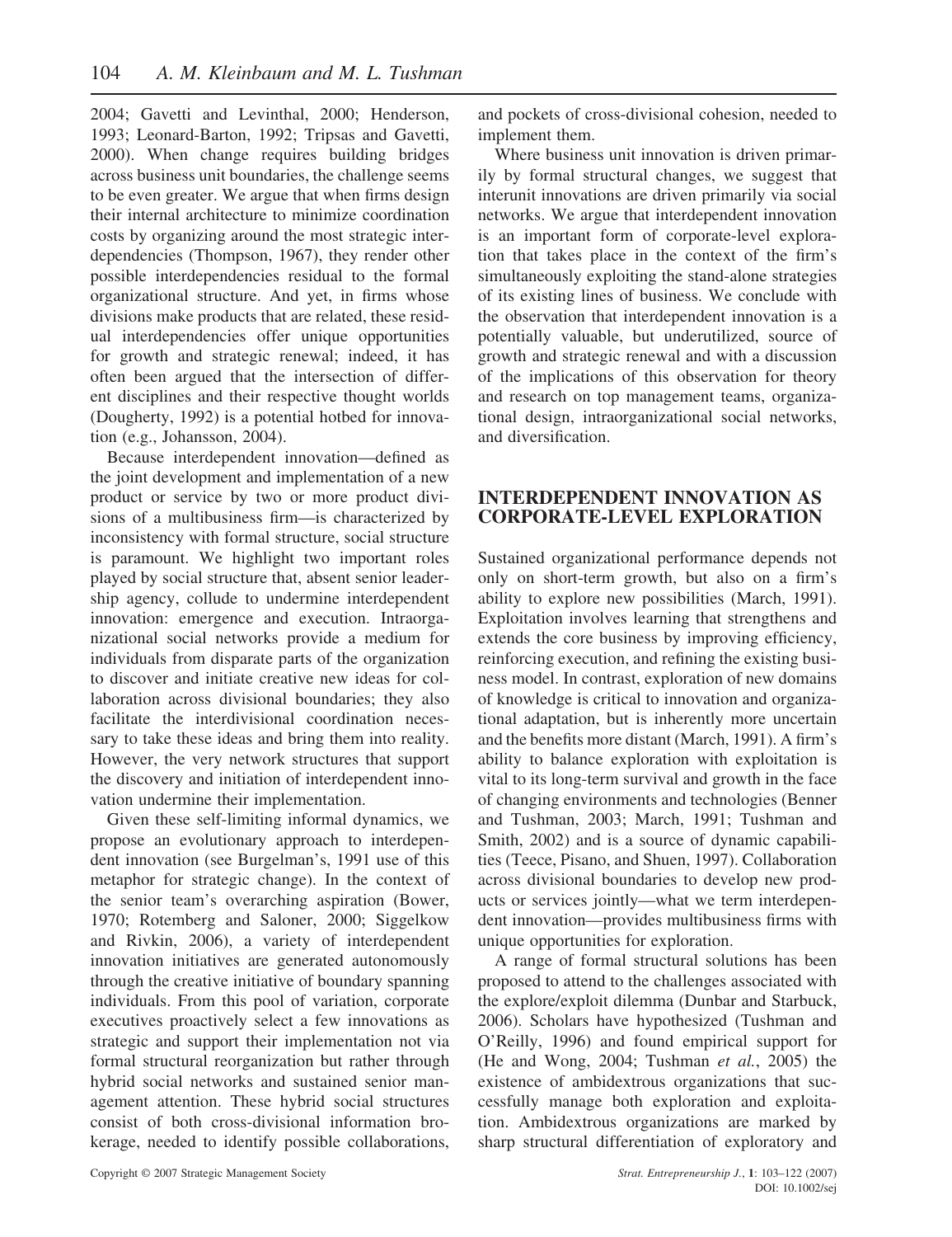

Figure 1. Product divisions are designed to exploit the most important interdependencies; but the divisional structure creates challenges in exploring opportunities that require interdependence between product divisions

exploitative units with targeted integration at the top management level (O'Reilly and Tushman, 2004). Others have argued for organization designs that switch between contrasting designs (e.g., Brown and Eisenhardt, 1997; Duncan, 1976; Siggelkow and Levinthal, 2003), while still others have suggested that matrix designs or other formal structural overlays might enable exploratory innovation (e.g., Clark and Wheelwright, 1992; Miles and Snow, 1978; Nadler and Tushman, 1997).

The literature has resulted in important insights into the dynamics of exploration and exploitation, but there remain important unresolved issues. First, the existing literature has focused primarily on managing the tension between exploration and exploitation at the function, project, or business unit levels of analysis (for a recent review, see Dunbar and Starbuck, 2006). For example, in the ambidextrous organizational form, exploratory and exploitative products are developed within a single business unit, leveraging the existing skills and resources at the disposal of its general manager (Tushman *et al.*, 2005); little research has explored streams of innovation at the corporate level. Although some scholars have argued that a benefit of the multidivision corporation is its recombinant potential (Galunic and Eisenhardt, 2001; Helfat and Eisenhardt, 2004), few have directly examined the dynamics of recombining the corporation's diverse resources for cross-lineof-business innovation (cf. Martin and Eisenhardt, 2003).

Second, the existing search literature has implicitly focused on search for new technologies (Katila and Ahuja, 2002), strategies (Tripsas and Gavetti, 2000) or organizational configurations (Levinthal, 1997) outside the scope of the current organization (see Figure 1). The tradition dates back to seminal work at the Carnegie school (Cyert and March, 1963; Simon, 1945), which argued that problemistic search, triggered and perpetuated by failure to achieve goals, should begin locally and expand outward. For managers trying to solve the problem of continual growth, this heuristic focuses managerial attention at, or beyond, the boundaries of the firm. Indeed, most of the strategic management research on diversification assumes that new businesses will be outside the scope of the existing businesses (e.g., Montgomery and Wernerfelt, 1988). By contrast, innovation that occurs through recombination of resources already resident in the firm—what we refer to as interdependent innovation—receives scant attention in the extant literature.

Third, the literature on coordination has focused almost exclusively on the roles of formal organizational structure (e.g., Galbraith, 1973, 1994; Nadler and Tushman, 1988) and incentives (e.g., Kaplan and Henderson, 2005; Prendergast, 1999). Scholars of organization theory and organizational econom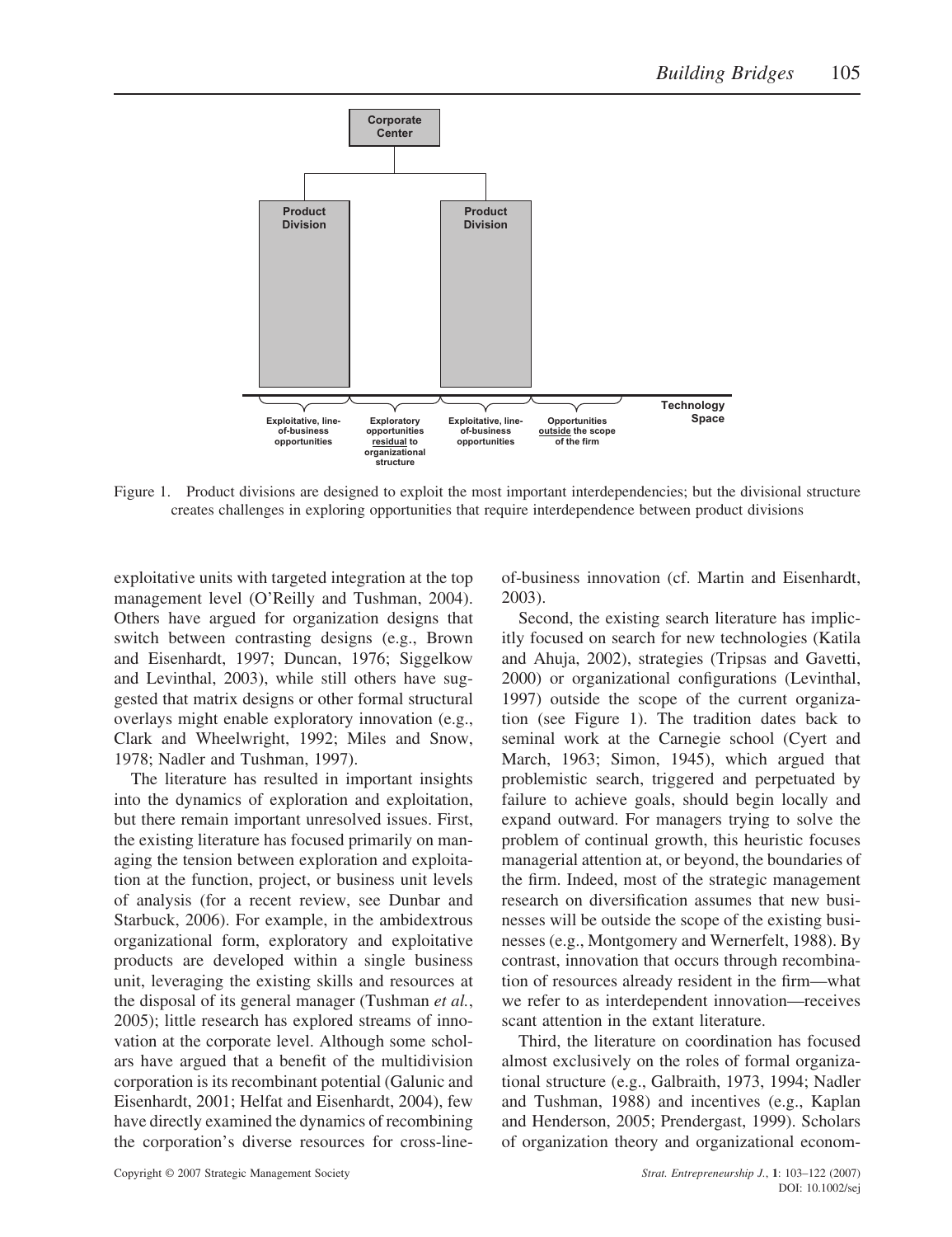ics have developed a substantial body of theory and empirical evidence about—and firms have become increasingly sophisticated practitioners of horizontal structures and collaborative incentives. Nevertheless, firms continue to struggle to create new products that recombine knowledge from disparate parts of the firm. Although both formal structure and incentives are indeed important, this literature is undersocialized; it has both underemphasized the role of informal social structure in enabling crossdivisional innovation and underspecified the role of corporate leaders in creating the context for interdependent innovation.

#### **Multidivisional organization design: the inevitability of residual interdependence**

Ever since Barnard (1938) distinguished between formal and informal structures, the organization design literature has focused primarily on formal organizational structure. In the pre-Chandlerian world of the early  $20<sup>th</sup>$  century, firms tended to be formally organized according to function (McCann and Galbraith, 1980), with managers of sales, marketing and R&D departments all reporting to the chief executive. The multidivisional form, by contrast, is characterized by departmentalization according to purpose<sup>1</sup> (McCann and Galbraith, 1980), with the chief executive ceding operational authority to a series of semiautonomous divisional heads, each fully responsible for achieving her own division's purpose, and accordingly, accountable for its profit and loss (Friesen and Mills, 1989). Corporate managers play an important role in monitoring and providing incentives for operating divisions (Jensen and Meckling, 1976); prioritizing resource allocation decisions (Bower, 1970), performing strategic planning (Ansoff, 1965), and managing corporate culture (Schein, 1985) but cannot interfere with divisions' operations without 'thoroughly corrupting' the multidivisional form (Williamson, 1975:148). Thus, in contrast with the interdependence inherent in the functional organization, the multidivisional form explicitly makes divisions conditionally autonomous (Thompson, 1967).

The benefits of the multidivisional form have been well-documented in both the industrial organization economics and organization theory literatures: it reduces the cognitive load on boundedly rational general managers in complex environments and thus helps to solve the information processing problem in large, complex firms (Chandler, 1962, 1990). Separation of operational authority from strategymaking offers benefits for both divisional managers and the corporate parent. For operating managers, the multidivision form 'favors goal pursuit and least-cost behavior,' (Williamson, 1975) increasing their accountability by measuring profitability at a more disaggregated level (Simons, 2005). For corporate managers, the multidivision form reduces the cognitive load and acts as a 'miniature capital market,' increasing the efficiency with which scarce resources are allocated (Williamson, 1975). But the multidivisional form is hardly a panacea for performance and growth in large firms. While recognizing its benefits, some scholars have also critiqued the M-form, arguing that as a result of decentralization, corporate managers lose their intimate familiarity with the operations of the firm's various businesses (Hill and Hoskisson, 1987). As a result, they measure and evaluate divisional performance based primarily on financial objectives, which promote risk-aversion and a short-term orientation that undermine innovation and long-term performance (Hoskisson and Hitt, 1988).

While the economics and strategic management literatures have focused largely on what benefits and problems the multidivisional form offers, the organization theory literature has asked how managers in multidivision firms should divide the work of a firm, establish roles, and create the firm's formal structure. Decades of organization design research suggest that firms should design their organizational structures to minimize coordination costs between actors whose tasks are interdependent. Task interdependence was implicit in the literature as long ago as Adam Smith's (1776) work on the division of labor in a pin factory; Durkheim (1893) was perhaps the first to study it directly, suggesting that task interdependence resulting from the division of labor in society creates organic solidarity among workers. But March and Simon (1958) were among the earliest scholars to identify task interdependence as a critical challenge of organization design. Building on the notion that task interdependence emerges as actors divide work through specialization, March and Simon argue that interdependence is problematic—and requires costly coordination devices—due to the ubiquitous presence of variability. Thompson deepened our understanding of the nature of task interdependence by

<sup>&</sup>lt;sup>1</sup>A division's 'purpose' may be defined by the type of product it sells or by its geographic focus.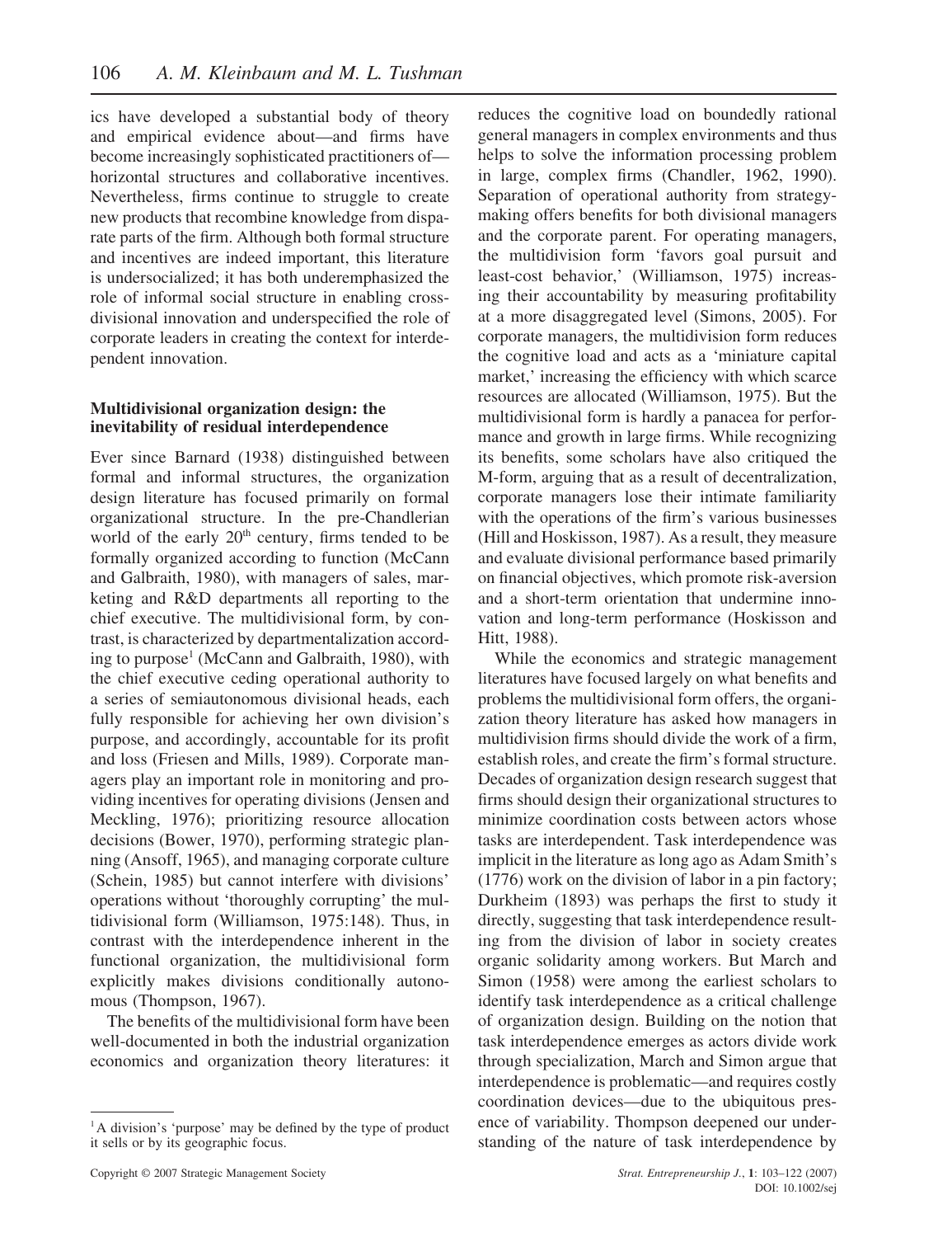discerning a spectrum of complexity—from pooled, to sequential and reciprocal—and suggesting that each type requires successively more complex coordination devices (Thompson, 1967).

Based on the foundation laid by Thompson (1967) and elaborated by Van de Ven, Delbecq and Koenig (1976), organization theorists have argued that managers choose organizational structure to minimize the costs of coordinating across interdependent units. Grouping decisions are based on a logic of maximizing the interdependencies within units and minimizing the interdependence between units, placing the most highly interdependent units, who have the greatest need to coordinate, into common divisions (Nadler and Tushman, 1997).<sup>2</sup> Residual interdependencies—those left over after the firm has organized around its most strategic interdependencies—are handled through lateral linking mechanisms that overlay the formal hierarchy (Galbraith, 1973).

Such an approach is highly effective at promoting exploitation of core divisional strategies, but squanders combinative innovation opportunities; crossline-of-business innovations are either not seen or not well-executed. Conversely, organizations that are able to proactively enact interdependence between conditionally autonomous product divisions stand to gain both short-term benefits, in the form of new revenue streams, and long-term benefits, in the form of greater adaptability. By recombining resources from multiple divisions, interdependent innovation takes strategic advantage of residual interdependence that exists between autonomous business units to explore new opportunities, one way of enacting the cooperative M-form organization (Hill, Hitt, and Hoskisson, 1992).

In response to the challenge of coordinating the actions of autonomous product divisions, scholars have emphasized the importance of two primary factors: formal structure and incentives. Organization theorists have argued that when higherpriority coordination requirements prevent the joining of interdependent groups, organizations create either rules to regulate boundary-spanning relations or formal linking structures (Thompson, 1967); numerous formal organizational structures

<sup>2</sup>This logic is also seen in the literature on product design (Ulrich and Eppinger, 1995) and the link between product design and organizational architecture (Baldwin and Clark, 2000; Henderson and Clark, 1990).

such as heavyweight teams (Clark and Wheelwright, 1992) or matrix designs (Galbraith, 1994) seek to build bridges across divisional boundaries and enable the management of residual interdependence. Organizational economists, on the other hand, have emphasized the role of incentives. Indeed, theory and empirical evidence show that incentives exert a powerful influence on the behavior of organizational actors. Firms' choice of incentive programs impact organizational outcomes at multiple levels of analysis, including individual productivity and motivation (Alchian and Demsetz, 1972; Roy, 1952), the ability of teams to work together effectively (Wageman, 1995), and the realization of cross-divisional collaboration (Kretschmer and Puranam, 2004). While scholars working within each of these literatures have made important steps toward explaining coordination, organizations are still largely unable to successfully execute innovations that cross business unit boundaries. These domains of inquiry can be complemented and extended with research on the social structure of intraorganizational collaboration (Galbraith, 2006; Kleinbaum and Tushman, 2005).

Indeed, formal structures and incentives are not independent of social structures and recent field research argues for an integration of these formal and informal mechanisms of coordination. In her inductive theory of relational coordination, Gittell (2005) argues that coordination requires not only shared goals, which can be achieved through alignment of formal structures and incentives, but also shared knowledge and mutual respect, achievement of which requires social relations. As we focus our theory on social structure, we nevertheless assume that all three levers—incentives, formal structures, and social structures—are important in achieving interdivisional coordination and, indeed, can be mutually reinforcing.

Although the multidivision organizational form offers substantial benefits associated with line of business focus, these benefits also bring unintended consequences associated with cross-line-of-business innovation. As Simon (1962) argued, hierarchical systems are marked by dense interactions within subunits and weaker linkages between subunits. In the context of the multidivision organizational form, we term these linkages that cross divisional boundaries as residual interdependence because, by construction, they take a lower priority in the design of the formal organizational structure. Residual interdependence is, in a very real sense, the residue of organization design.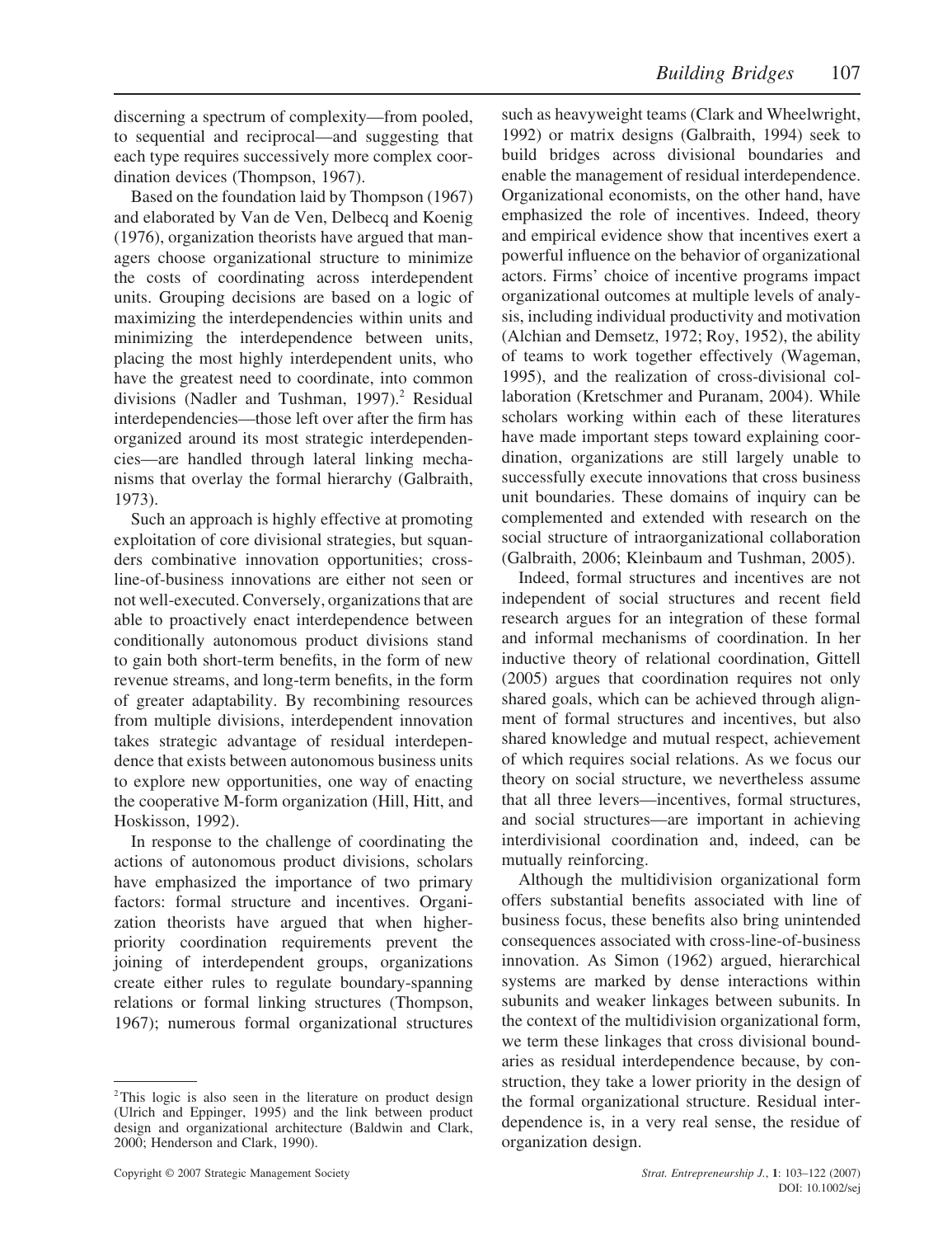#### **Intraorganizational social networks and strategic interdependence**

A central conclusion of the social networks literature is that networks of relationships are an important source of information and power to actors in organizations, as well as in market and interorganizational settings. Most research on intraorganizational networks has focused on the benefits and constraints conferred upon individuals by their position within the network. For example, intraorganizational networks provide individuals with informal sponsorship (Kanter, 1977) and task-based support (Kotter, 1982); social support and instrumental access (Ibarra, 1992); career mobility (Higgins, 2005), and political information about important organizational dynamics (Krackhardt and Porter, 1986). Managers with networks rich in structural holes—which arise when individuals tied to a focal actor are not tied to each other—have been shown to advance in their careers more rapidly (Burt, 1992), to receive better variable compensation (Burt, 2000) due to greater access to the information and control benefits of the intraorganizational social network, and to be more adaptable to changes in their task environments (Gargiulo and Benassi, 2000). Additionally, a 'behavioral orientation toward connecting people in one's social network,' makes individuals more likely to be involved in innovative activity, though it may or may not increase the innovative output of the firm (Obstfeld, 2005). In short, the structural holes perspective emphasizes intraorganizational networks as the 'pipes' through which information and control flow in organizations (see Podolny, 2001 for the use of that metaphor to describe the role of networks in markets).

Another school of thought within the social networks literature suggests that the primary benefit of intraorganizational networks lies in their role in enforcement of organizational norms and practices (Coleman, 1988). Developing a notion of social capital, Coleman argues that network closure the degree to which a group of people is densely interconnected by a web of strong ties—provides a mechanism for the monitoring and control of individual behavior by the network, thereby enforcing expectations and norms and reducing variability and uncertainty. In theorizing about social capital, Coleman's school of thought aims to bridge the gap between economists' under-socialized view and sociologists' over-socialized view of individual choice. And indeed, empirical research confirms

that under some conditions, network closure contributes to the productivity of teams (Reagans and Zuckerman, 2001).

The network closure perspective is rooted in sociometric work on the social dynamics among triads of actors. This research begins with the observation that when two people share a common contact, they are likely, through that mutual contact, to come into contact with one another. From the perspective of the focal actor, our contacts tend to become increasingly interconnected (Homans, 1951; Simmel, 1902). Theory (Davis and Leinhardt, 1972) and evidence (Khurana, 2002; Obstfeld, 2005) suggest that social structures tend to become increasingly connected over time (Figure 3).

The network closure perspective on social capital offers a different view from the structural holes perspective and recent scholarship has tried to reconcile these divergent views to determine which network structure optimizes individual performance. Burt argues that structural holes are the source of network benefits while network closure can help to '[realize] the value buried in the holes' (Burt, 2000:410). Podolny and Baron (1997) argue that the network structure that will be most advantageous is contingent on the content of network ties; when ties convey resources, brokerage is advantageous, but when ties convey normative expectations or social identity, closure is advantageous. Gargiulo and Benassi (2000) suggest that cohesive networks may be more useful when the task structure is constant, but that brokerage structure may be more adaptable to changes in task structure. All of these researchers take some measure of individual performance as their dependent variable, so whatever their differences, adherents to both perspectives share a common focus on the network advantages conferred upon individuals by their positions in the social structure.

Relatively few scholars have directly studied the benefits that intraorganizational social networks bring to the organization itself. Nohria and Ghoshal suggest that underlying the literature's focus on individual-level outcomes, there may be an assumption that 'the social capital of its members aggregates to the social capital of the entire organization' (Nohria and Ghoshal, 1997:154). Early work on the organizational benefits of intraorganizational networks developed within the research and development management literature. Allen (1977) studied the role of intraorganizational communication networks in a research and development department, showing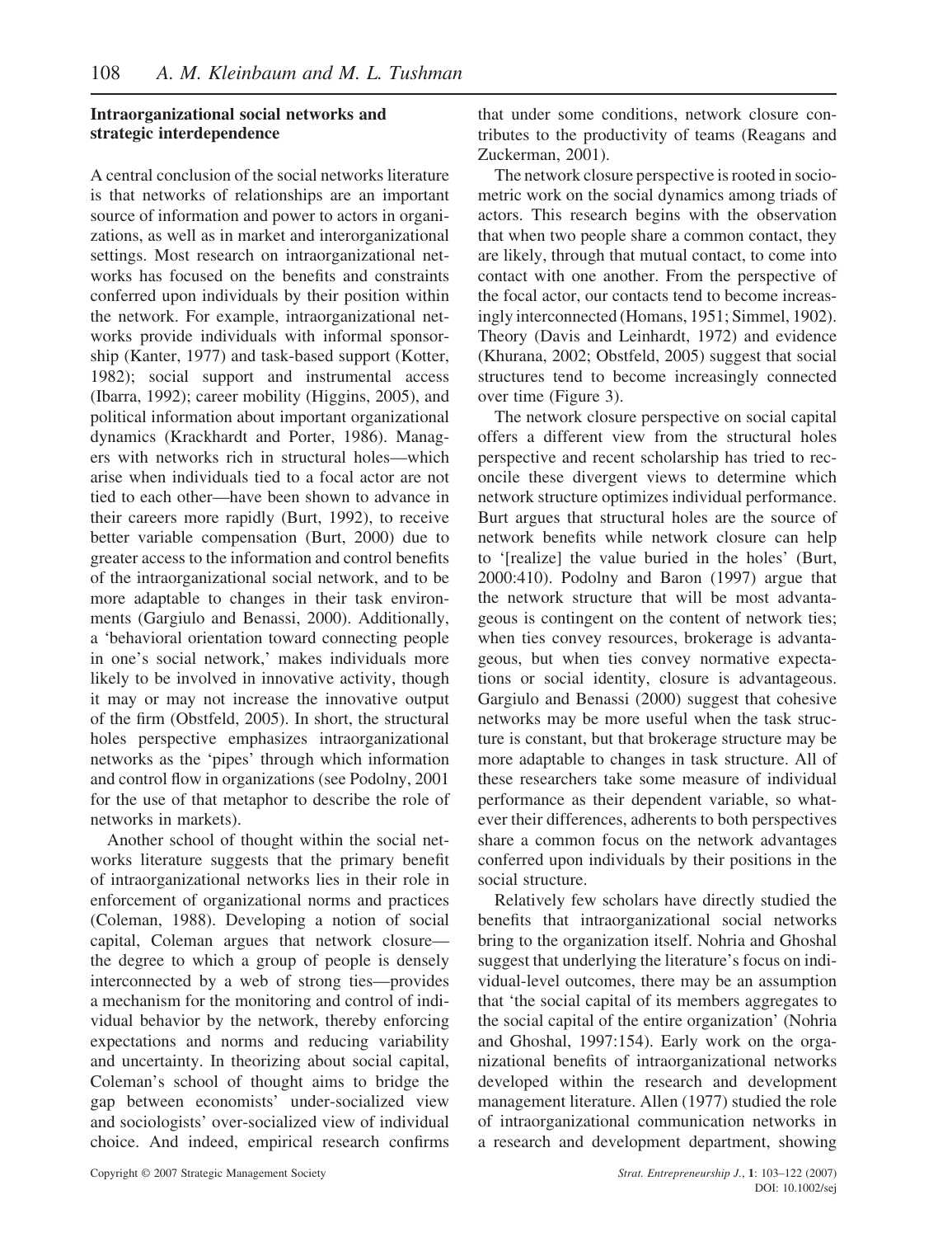that increased communication between R&D groups increases R&D effectiveness. In a series of followon studies, Tushman and colleagues (Tushman, 1977, 1979; Tushman and Katz, 1980; Tushman and Scanlan, 1981) developed a more fine-grained understanding of the network structure needed to increase R&D effectiveness, finding that individuals tend to specialize in spanning particular organizational boundaries (i.e., boundaries between labs within the R&D division; between the R&D division and the rest of the organization; or between the organization and its environment) and that the degree of interunit communication needed and the structure of the communication network are contingent on the nature of the laboratory's tasks. More recent research has shown that intraorganizational social networks benefit organizations by moderating inter-group conflict (Labianca, Brass, and Gray, 1998; Nelson, 1989); by promoting positive relations and task coordination between groups (Ancona and Caldwell, 1992); by providing timely access to information about prospective exchange partners (Mizruchi and Stearns, 2001); and by increasing the quality of ideas (Burt, 2004).

Since the early research in the R&D management literature, relatively few scholars have studied the ability of social networks to coordinate interdependence between formally defined organizational sub-units. Even Galbraith, who cites direct communication as the simplest and most effective form of lateral relation, generally focuses on more formal approaches, such as designated liaison positions or cross-divisional teams, only recently recognizing the importance of informal structure (Galbraith, 1973, 1994, 2006). The focus on formal structure is not without reason: the social network often emerges to correspond closely with the formal structure of the organization. Particularly in large organizations, individuals tend to develop network ties with those others with whom they have work-related contact. Formal organizational structure has been shown to both seed and constrain the formation of social ties by organizational members (Han, 1996; Henderson and Clark, 1990; Ibarra, 1995). Burt argues that 'opinion and behavior are more homogeneous within than between groups' (Burt, 2004:349). Nelson puts it more forcefully: 'strong ties between groups do not occur naturally,' (Nelson, 1989:397–398); the social networks in many organizations tend to be strongly correlated with the formal organizational structure (Krackhardt and Stern, 1988). Burt referred to this phenomenon as 'institutional holes' and argued that individuals can broker relations across institutional holes: 'The manager's network is a social construction laid on top of the firm's bureaucratic structure, and there are holes in the bureaucratic structure that can be advantageous' (Burt, 1992:148–9).

A few researchers have explicitly studied the ability of informal structure to manage residual interdependence by examining the consequences of cross-divisional social networks for various organizational outcomes. The work on R&D labs (Tushman, 1977; Tushman and Scanlan, 1981) highlighted the importance of boundary-spanning individuals in gathering information from outside the group, division or organization for innovation. Gould and Fernandez (1989) identified and formally measured several distinct boundary-spanning roles, including the gatekeeper (who collects information from outside and transmits it throughout her unit), the representative (who collects information from her unit and transmits it to the outside) and the liaison (who gathers information from one unit and transmits it to another without being a member of either). In a study of product development in an electronics firm, Hansen (1999) found that network ties serve as conduits for knowledge and, contingent on the degree of fit between tie strength and the type of knowledge being transferred, can speed the product development process.

Joining the organizational literature with the strategic management literature, Tsai (2000) suggests that interunit ties seem to be particularly valuable when units are strategically related and have the potential for fruitful collaboration—consistent with research on the collaborative M-form (Hill *et al.*, 1992). Further research suggests that as managers search their organizations for valuable information, such as information about potential collaborations, they tend to rely first on networks of informal relations, even more than relatedness of competences (Casciaro and Lobo, 2006; Hansen and Løvås, 2004). Tsai and Ghoshal (1998) showed that network ties across divisional boundaries in a large, multinational electronics company were positively associated with interdivisional resource exchange and product innovation by the participating division. Similarly, in the context of multinational corporations, Nohria and Ghoshal (1997) suggest that firms perform better when the various national subsidiaries are tightly integrated by a network of boundary-spanning individuals. As managers strive for growth, social networks that span divisional boundaries can provide timely information about potentially beneficial inter-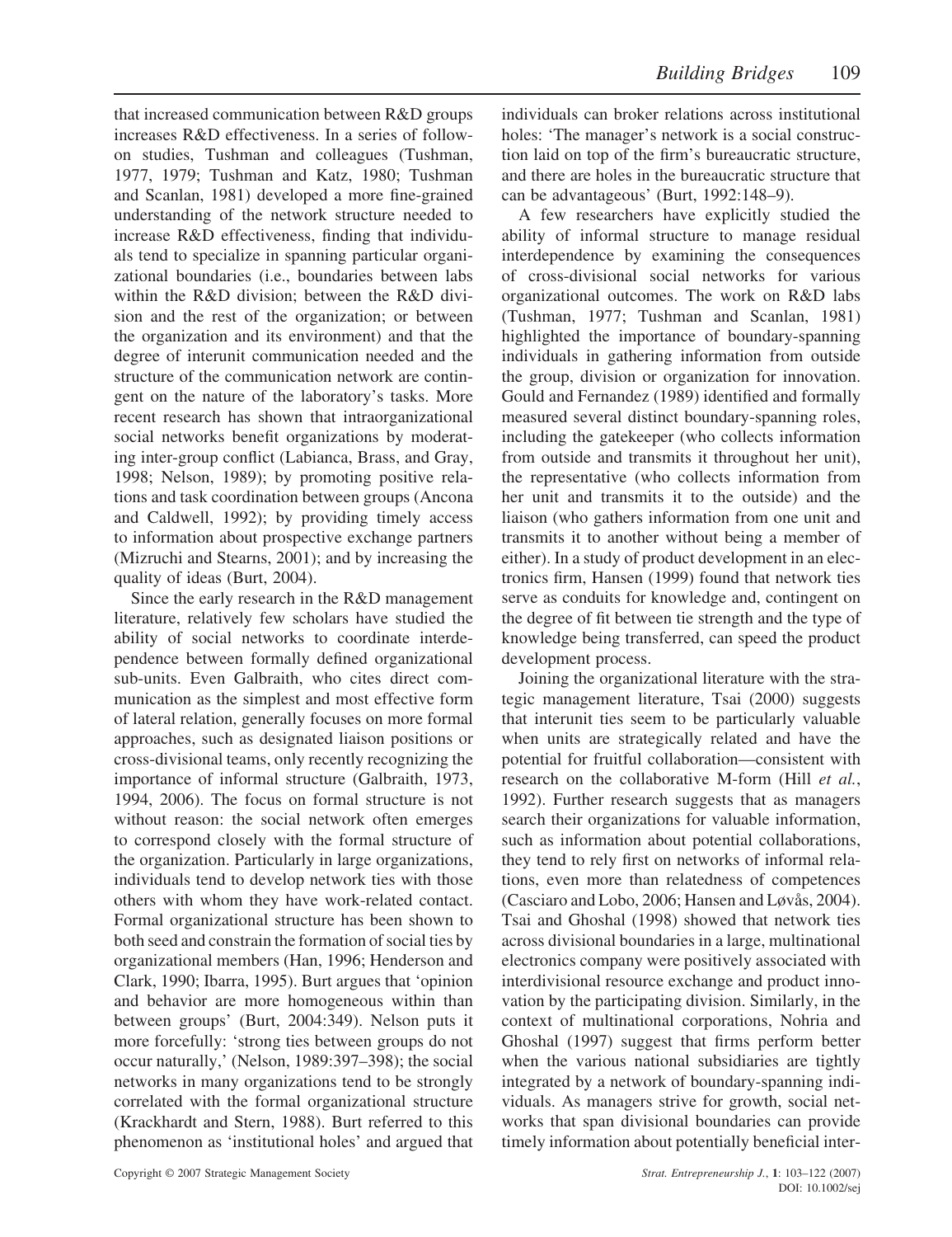

Figure 2. Overall evolutionary model of interdependent innovation

unit collaborations; can provide referrals for actors to access that information; and can promote interunit coordination and cooperation to better implement those collaborations.

#### **SHAPING RESIDUAL INTERDEPENDENCE: AN EVOLUTIONARY MODEL OF INTERDEPENDENT INNOVATION**

Strategy scholars have distinguished between planned and emergent strategy, suggesting that strategy formulation is conceptually distinct from its implementation. They suggest that planned strategies are those that are developed analytically and realized as intended (Mintzberg and Waters, 1985) and argue that organizational structure is a tool for the implementation of strategy (Chandler, 1962). Indeed, differentiated multidivisional firms often decentralize strategy formulation, with each major product division responsible for developing and implementing its own strategy. As such, coordinated strategic actions are difficult for multidivisional firms to achieve (Eisenmann and Bower, 2000; Quinn, 1978). In the context of decentralized strategies, the exploratory, collaborative opportunities of interdependent innovation are trumped by exploitative actions in autonomous business units.

We suggest that the lost opportunity of interdependent innovation can be captured by activist corporate executives. Far from acting single-handedly (cf. Eisenmann and Bower, 2000), these senior leaders create the context for autonomous interdependent innovation and, in turn, proactively select a few as strategic. Their action reduces the set of possible residual interdependencies into a subset of strategic interdependencies. These senior leaders then proactively shape interdivisional social networks and structural overlays in order to give those selected interdependent innovations a chance to survive. We suggest, then, an evolutionary approach to interdependent innovation where variation, selection, and retention processes are shaped by senior leaders in the context of strong line of business designs (for a summary of the model, see Figure 2).

In the evolution of interdependent innovation, variation occurs through decentralized agency, as actors throughout the organization use their social networks to explore possible collaborations. This exploration requires search processes that identify capabilities or resources in another division that could fruitfully be combined with capabilities or resources resident in the focal division. Exploration may take the form of problemistic search (Hansen, 1999; March and Simon, 1958); may arise serendipitously through normal work or casual interactions (Perry-Smith and Shalley, 2003); may be the result of timely referrals by third party information brokers (Burt, 1992, 2000); or may arise in response to the senior team's strategic aspirations (Rotemberg and Saloner, 2000). Whatever the form, this variation phase is marked by autonomous strategic activity by decentralized actors working together with individuals from other divisions of the organization to develop new products or to better serve customer needs (Burgelman, 1991). This period of variation is influenced by actors' perceptions about what kinds of projects are most likely to appeal to corporate managers (Bower, 1970). This autonomous search, if left unchecked, is also associated with partisan actors, self-serving political behaviors, conflicting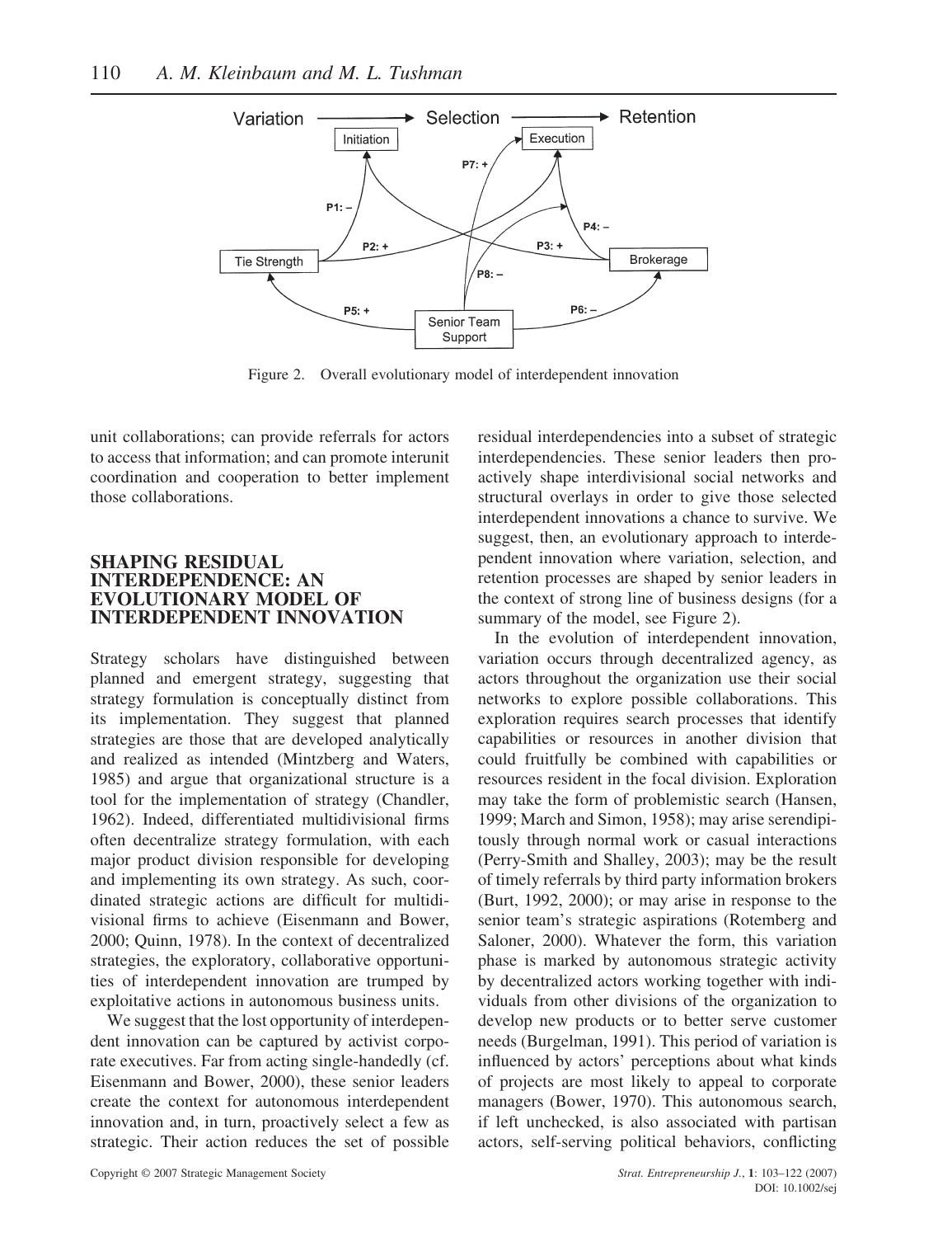agendas, and political deadlocks (Hargrave and Van de Ven, 2006; Siggelkow and Rivkin, 2006).

Once particular ideas emerge, agency shifts from a decentralized mode, in which autonomous actors use their social networks as means to pursue ends of their choosing, to a more centralized mode, as corporate management actively decides which opportunities are most promising and are most consistent with the firm's overall corporate strategy. It is through this selection process that some opportunities that were residual to the organization's design are enacted as strategic. In making these selection decisions, corporate management must consider not only the market potential and technical feasibility of the opportunity, but also the degree to which the potential collaborators are likely to work together effectively, given their respective structures as well as the possibility and potential costs associated with the interdependent innovation becoming a distraction from the core exploitative business (Smith and Tushman, 2007).

Implementation of interdependent innovation involves jointly developing and marketing the innovation based on the resources of multiple divisions with a minimum of disruptive interdivisional conflict. A variety of mechanisms may be used to promote retention. Formal structures and incentives are often used; but because implementation of these innovations is, by construction, residual to the organization's design, social structures are critical in assuring the continued collaboration and sharing of information across divisional boundaries. We develop a set of ideas on the social network conditions under which interdependent innovation can be shaped for the development of new products or services that combine knowledge, skills or resources from multiple divisions of a large firm, allowing firms to explore at the corporate level in the context of business unit exploitation.

### **Effects of social networks on initiating and executing interdependent innovation**

Consistent with the literature on brokerage and closure, our theory focuses on two attributes of social structure that bridges formal structural gaps between business units: the strength of interunit ties and the amount of interunit brokerage. Interunit tie strength refers to the average strength of the interpersonal relations that link actors in one unit with actors in another. Strong ties offer the benefits of fine-grained information transfer (Uzzi, 1997) and enforcement of organizational norms and practices, thus reducing the uncertainty that inheres in exchange (Coleman, 1988; Hansen, Podolny, and Pfeffer, 2001). But strong ties can also lead to problems of overembeddedness because they are associated with excessive trust and reliance on local partners (Gulati, 1995); over-embeddedness reduces the scope of search and 'insulate[s] actors from information that exists beyond their network' (Uzzi, 1997). Additionally, because maintaining ties is costly (Burt, 1992) and strong ties are more costly to maintain than weak ties (Hansen, 1999; Hansen *et al.*, 2001), weak ties are a more efficient means of search.

In predicting the emergence of interdependent innovation, the benefits of tacit and fine-grained information transfer are relatively unimportant. Conversely, as divisions search for opportunities for interdependent innovation, efficiency of search and broad access to information will be of substantial benefit in discovering novel and useful ideas (Burt, 2004). For this reason, we propose that strong interunit ties will be detrimental to the search process.

Strong ties between two units reduce the efficiency of search for interdependent innovation; but conditioning on the decision to engage in interdependent innovation, strong interunit ties offer substantial benefits for implementation. First, when implementing interdependent innovation, the benefits of fine-grained and tacit information transfer more than compensate for the additional cost of maintaining strong ties (Hansen, 1999; Uzzi, 1997). Strong ties are particularly helpful as organizational actors struggle to navigate the unfamiliar formal structure of their partner division and identify the people whose cooperation is necessary for the interdependent innovation; that knowledge of organizational structure and politics is more likely to traverse the interdivisional boundary through a strong tie than through a weak one. Second, high interunit tie strength is associated with pockets of cohesion in the interunit social networks. This cohesion enables the behavior of individuals to be monitored by the social structure, reinforcing expectations and norms and increasing trust that others will honor their obligations (Coleman, 1988). To the extent that high interunit tie strength increases interunit trust, the uncertainty inherent in interdependent innovation is reduced and the probability of effective execution is increased. Finally, strong ties help to reduce intergroup rivalries (Nelson, 1989) that could lead to conflict and undermine implementation.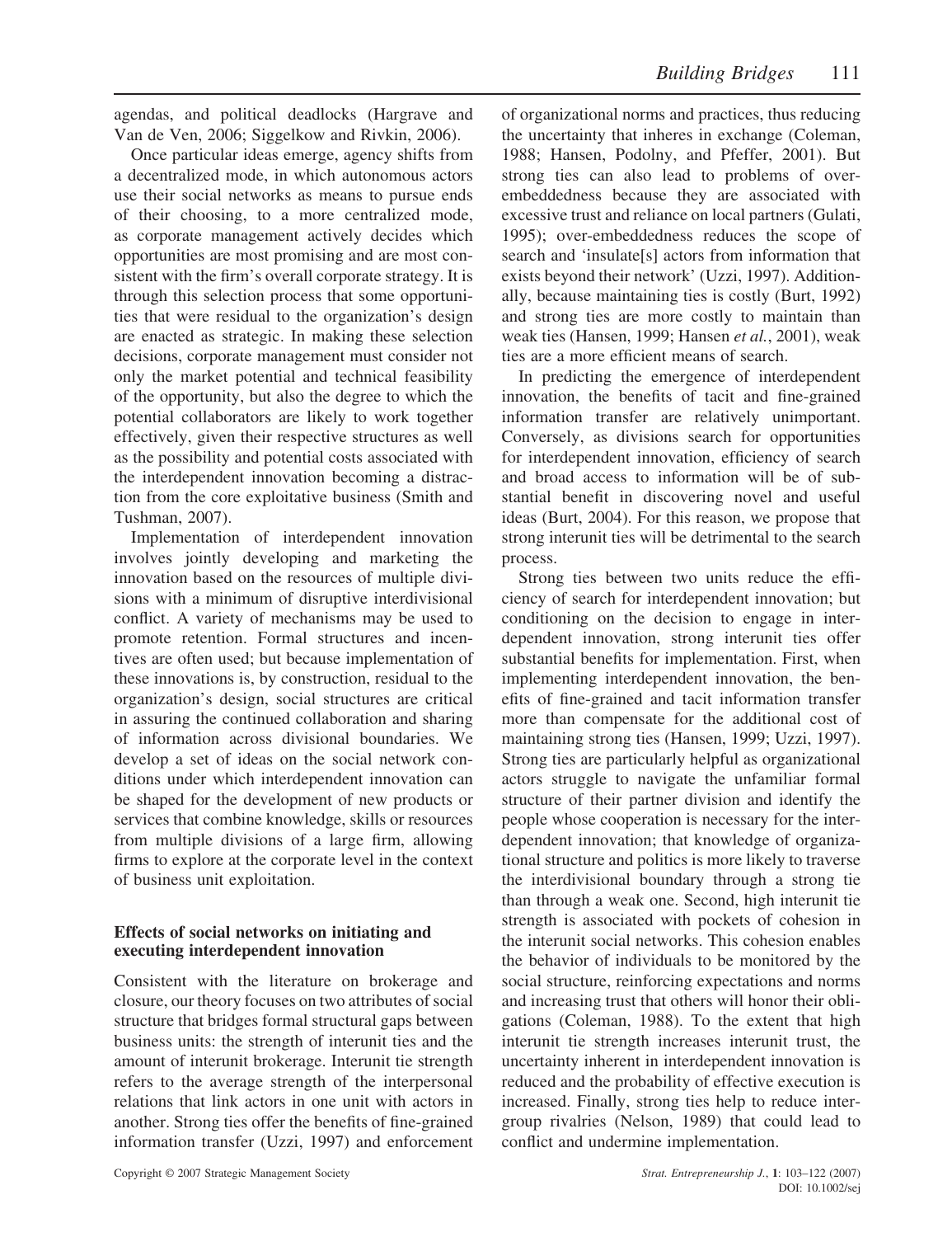*Proposition 1: The greaterthe tie strength between two organizational units, the less likely they will be to initiate interdependent innovation.*

*Proposition 2: The greater the tie strength between two organizational units, the more likely an interdependent innovation will be successfully implemented.*

Interunit brokerage is the degree to which interpersonal ties that cross divisional boundaries connect otherwise disconnected actors, providing the focal unit with access to non-redundant information that originates in the other unit.<sup>3</sup> The network literature on brokerage traces its roots to the work of Burt (1992), who defines brokerage as the degree to which an individual's contacts are disconnected from one another in the social structure, conferring upon the broker both information and control. In the context of the initiation of interdependent innovation, interunit brokers are particularly important for conveying information across the firm's formal boundaries (Tushman, 1977); indeed, access to novel information is almost definitional of brokerage relations. Just as individuals obtain information that is more diverse and less redundant when they engage in brokerage relationships (Burt, 1992), divisions also obtain more diverse, less redundant information about another division when brokerage relations span the interdivisional boundary. When a high degree of interunit brokerage exists, each unit will have access to a broad range of information about what capabilities reside in the other division; the greater the awareness of what capabilities reside in another division, the more likely it is that opportunities for collaboration will be discovered. In contrast, when interunit brokerage is low, ties will tend to offer access to redundant information; even if there are many ties that provide extensive search, multiple searchers will discover the same capabilities in the other division and, therefore, will discover

fewer of the collaborative opportunities that may exist.

While brokerage relations increase each division's ability to access information from another division, and thereby increase the likelihood that the divisions will discover opportunities to collaborate, a social structure of extensive interunit brokerage also accentuates intraorganizational politics as multiple innovation champions, cliques and coalitions vie for scarce human and financial resources even as they compete for limited executive attention (Pfeffer, 1992; Siggelkow and Rivkin, 2006). Such information brokers may enact that brokerage divisively, by seeking to divide actors for one's own benefit, or by playing a more cooperative, linking role (Burt, 1992; Obstfeld, 2005). Whether the actions of brokers are duplicitous or integrative, numerous actors each championing their own project are associated with coalitional behaviors that stunt innovation (Hargrave and Van de Ven, 2006). Such brokerage behaviors may be effective ways to enhance individual careers, but they generate coalitional behaviors that erode the interpersonal trust needed to achieve effective interunit collaboration (Gulati, 1995).

*Proposition 3: The greater the degree of brokerage between two organizational units, the more likely they will be to initiate interdependent innovation.*

*Proposition 4: The greater the degree of brokerage between two organizational units, the less likely an interdependent innovation will be successfully implemented.*

These propositions suggest that high interunit tie strength will be detrimental to the emergence of varied interdependent innovations, but that once an innovation gets selected, high interunit tie strength becomes a substantial asset. Conversely, interunit brokerage is beneficial to search processes that lead to variation, but become a liability following selection. Taken together, these hypotheses suggest an explanation for the dilemma about why firms are generally so unsuccessful at developing interdependent innovation: the social structure needed to generate innovation variants is different from the social structure needed to implement them. The paradox is evident: even when cross-divisional initiatives are supported by appropriate formal organizational structures and collaborative incentives, the initiatives that emerge may lack the informal social structure they need to succeed.

<sup>&</sup>lt;sup>3</sup>Note that our definition of interunit brokerage does not refer to the ability of one unit to act as intermediary in the relations between other units. Rather, it refers to the ability of individuals within the units to maintain non-redundant contacts across the divisional boundary, acting as information brokers that provide their own units with novel information. A focal unit with substantial interunit brokerage with respect to an alter unit will have many such information brokers. Thus, the benefits of brokerage that occurs at the individual level accrue to the unit. This subtle difference in unit of analysis dramatically affects the interpretation of the theory.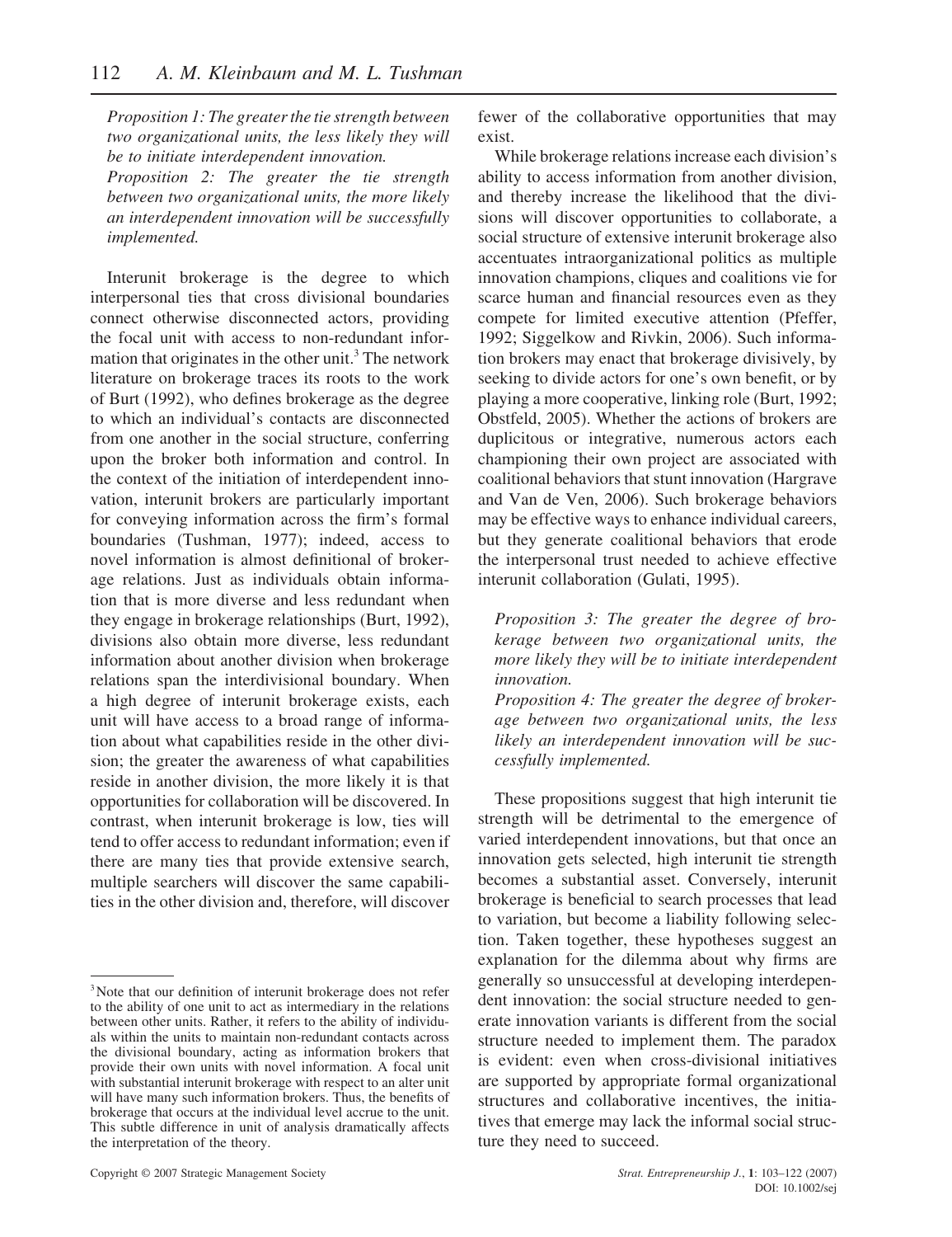#### **The role of corporate leadership: selection and support of interdependent innovation**

The existence of multiple interdependent innovation attempts is associated with heightened potential for cross-unit coalitions, cliques, and interunit politics. In this political context, corporate executives can exert strategic choice (Child, 1972), selecting from the varied interdependent innovation options those opportunities that deserve strategic attention. Once the focus of senior management attention and oversight, those selected innovations—and their associated residual interdependencies—are more sharply attended to and become more sensible (Dutton and Ashford, 1993; Gilbert, 2005; Weick, Sutcliffe, and Obstfeld, 2005). Senior leadership support and attention focuses social activity around boundary spanning individuals, reshaping the firm's social structure to provide the information and political support to implement interdependent innovation. It is through this reshaping that an organization whose social structure previously enabled the initiation of interdependent innovations can come to enable their execution as well.

In particular, once an interdependent innovation receives the backing of senior managers—a clear signal that they consider the interdependence between those divisions to be important—actors in each participating division will feel a strong, albeit informal, incentive to connect with actors in partner divisions (Pfeffer and Salancik, 1978). This motivation may stem from innate curiosity or loyalty to the organization, but is also rooted in career concerns and hopes for future advancement (Gibbons and Murphy, 1992). This incentive may lead to the creation of new ties spanning the boundary between divisions. But more likely, it will lead actors to seek to expand contact with the partner division by taking advantage of already-existing ties. Those actors who play boundary-spanning roles will become increasingly important, as their colleagues will turn to them for help in connecting with actors in the partner division. This demand for cross-unit contact will result in triadic closure (Davis and Leinhardt, 1972; Homans, 1951; Simmel, 1902), as information brokers introduce their local contacts to their primary contacts in the partner division and, conversely, as they meet the contacts of their primary contacts (Figure 3). In



**network structure** 

Figure 3. Triadic closure makes brokerage networks more cohesive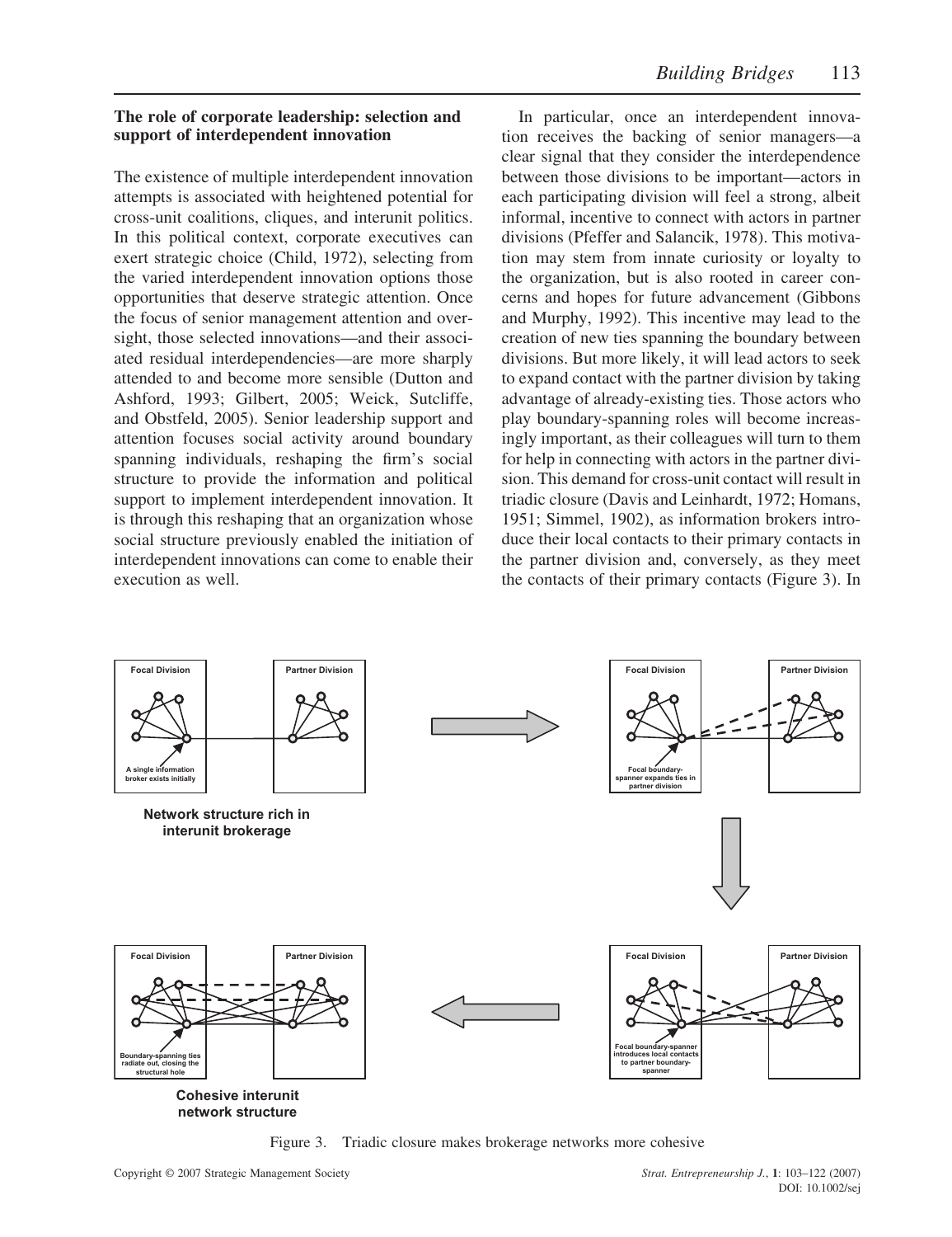this way, the support and attention of senior managers leads to an iterative process of triadic closures that enables direct interunit contact to radiate outward from the original boundary-spanning relation, creating a more cohesive social structure across the divisional boundary. This more cohesive social structure, in contrast to the social structure marked by weak brokerage relations, enables the successful implementation of interdependent innovation.

*Proposition 5: Senior team selection of and support for an interdependent innovation will strengthen the weak ties that join partner units, increasing the likelihood of successful implementation (see Proposition 2).*

*Proposition 6: Seniorteamselection of and support for an interdependent innovation will decrease the degree of brokerage between partner units, increasing the likelihood of successful implementation (see Proposition 4).*

In addition to their informal influence on the search and interaction decisions of actors throughout the organization, senior management holds one important formal responsibility: appointment of actors to linking roles. Which actors get appointed to key linking roles is important in both a symbolic and a practical sense (Pfeffer, 1981). Research on product development focuses on the importance of selecting 'heavyweight' actors to occupy formal linking roles across interdependent units (Clark and Wheelwright, 1992; Galbraith, 1973).

The product innovation literature emphasizes structure and process in determining whether a given actor provides sufficient gravity for a role. We suggest that the 'weight' of an actor must be considered in the context of the particular task; actors who are well-connected in the focal divisions rather than actors who have the most authority in a more global sense—may be best-suited to occupy formal boundary-spanning roles because they are best able to promote effective contact between actors in both divisions. Thus, by deliberately choosing actors based, in part, on their network structures, the senior team can explicitly 'seed' the closure of the interunit social structure for successful implementation.

*Proposition 7: Senior team appointment of actors who are well-connected in both collaborating divisions to formal linking roles will increase the likelihood of successful implementation.*

The senior leadership team's support for particular interdependent innovations also moderates the relationship between social structure and execution. Whereas the uncertainty that marks the preselection period tends to result in unadjudicated political behavior, as various actors promote their own interdependent innovations, senior team selection of particular innovations eliminates this uncertainty, resulting in dramatically reduced politics and greater cooperation. Senior management's attention to these selected interdependent innovations and to their associated interdependencies creates the strategic focus and political context where boundaryspanning activities take on a collective, integrative character (Allen, 1969; Obstfeld, 2005) as opposed to a careerist, self-interested character (Burt, 1992).

*Proposition 8: In the context of strong senior team support, the negative effect of interunit brokerage on the likelihood of successful implementation of interdependent innovation will be attenuated.*

Corporate executives play a pivotal role in creating contexts that balance induced, exploitative, line of business behaviors with emergent, exploratory behaviors of autonomous internal product champions (Burgelman, 2002; Gilbert, 2005). Where multiple champions trigger political stalemates, the selection by senior leaders of a few interdependent innovations reduces uncertainty and associated political behaviors. These actions by senior leaders reduce the number of interdependent innovation options through selection, sending clear signals to the organization about which initiatives are strategically important and which are not. This more strategically and politically clear context creates the conditions for social networks to reshape in favor of the execution of targeted interdependent innovations.

Finally, whereas these social dynamics are complex among members of two product divisions, as our theory has implicitly assumed, large, multidivisional firms often have many product divisions. When interdependent innovation requires collaboration from multiple product divisions, or when divisions are particularly dissimilar in their core technologies, these dynamics will be exacerbated.

## **CONCLUSION**

Growth is a central challenge for firms (e.g., Gulati, 2004), one that only gets accentuated as firms get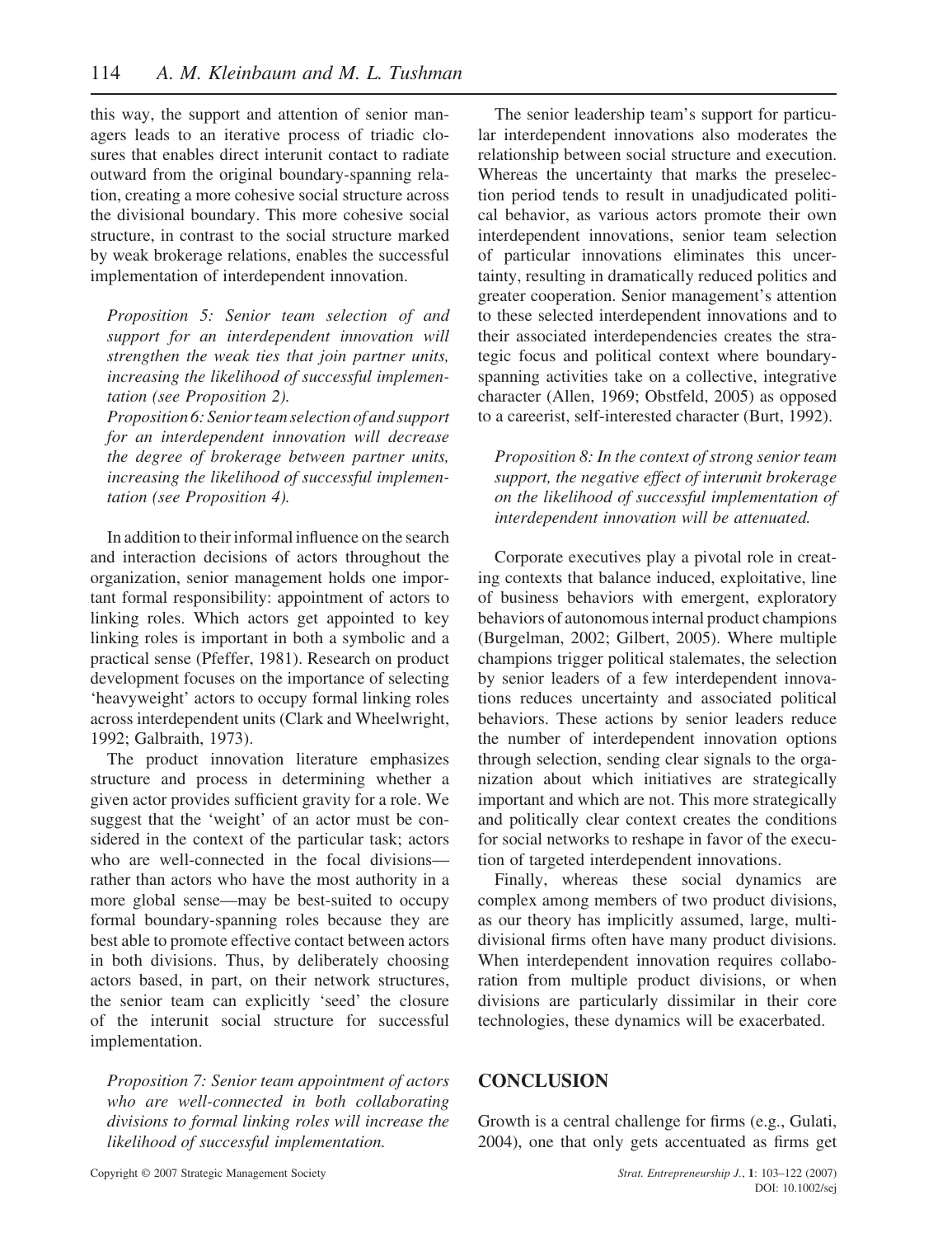larger (Christensen, 1997) and older (Hannan and Freeman, 1984; Sørensen and Stuart, 2000). Exploitation crowds out exploration (Benner and Tushman, 2003; March, 1991) such that further growth is often achieved through crisis, strategic renewal, alliances, and/or acquisition (e.g., Gulati, 1995; Hurst, 1995; Tushman and Romanelli, 1985). We argue that large, established firms need not necessarily look outside their boundaries for new opportunities to grow and explore. In related diversified firms, an alternate source of growth and exploration exists in interdependent innovation that relies on the recombination of disparate technologies, skills and resources already resident inside the firm in service of new products. However, interdependent innovation is extremely difficult to manage precisely because the structure of the multidivisional organization—both formal and informal—is designed to manage the primary interdependence within divisions, not the residual interdependence between divisions. Although collaborative incentives and formal organizational structures are useful and well-studied ways to manage interdependent innovation, they can be complemented by corporate leadership actions to shape and leverage interdivisional social networks.

We suggest that among the central roles of corporate executives is to shape the firm's context to facilitate the emergence of autonomous interdependent innovations and to then select from these a few strategic interdependent innovations. Once these residual interdependencies are transformed into strategic interdependencies, the leadership team can, in turn, reshape the social structure to build bridges across divisional boundaries. In this fashion, a crucial role of corporate executives is to balance line of business exploitative behaviors with exploratory cross-lineof-business experimentation. Ironically, then, the context most antithetical to extant theories of organization design—managing strategic interdependence across divisional boundaries—appears to be the most tenable approach to shaping interdependent innovation in service of proactive corporate growth and strategic renewal.

The corporate leadership team's role is particularly central in shaping interdependent innovation. The corporate team both shapes and drives business unit exploitative action even as it creates the conditions to advance exploratory interdependent innovation. Our evolutionary approach to growth through interdependent innovation involves several domains of executive action. Corporate executives stimulate variation by setting an emotionally engaging, broad strategic aspiration that stimulates autonomous, entrepreneurial actions of independent boundary spanning individuals. This source of innovative variation is not induced by corporate fiat, but rather it is generated through autonomous action of individual information brokers across independent business units.

But effective variation is also associated with power, politics, cliques, and coalitional behavior. Thus a critical role of the corporate team is to select from these interdependent innovation variants those few strategic opportunities. This selection action by senior leaders takes multiple instances of residual interdependence and enacts a few instances of strategic interdependence. Once a few strategic interdependent innovations are selected, the senior management team then shapes a fundamentally different set of social networks—cross-line-of-business networks exhibiting elements of both brokerage and cohesion—to execute the selected cross-lineof-business opportunities. In the absence of senior management selection, by contrast, the self-defeating dynamics of brokerage-based search, followed by coalitional behavior without the benefits of pockets of trust that result from cohesion in the social network, are allowed to undermine interdependent innovation. Thus, this evolutionary model of interdependent innovation puts a premium on the senior team's ability to create the conditions for interdependent innovation variants to arise, to be able to exert strategic choice from these variants, and to, in turn, shape social networks to execute the selected interdependent innovations.

These actions to shape interdependent innovation take place in the context of simultaneously managing the business units to execute their existing line of business strategies. These dual and inconsistent roles of business unit exploitation as well as crossunit exploration put a premium on the corporate team's ability to attend to and deal with fundamentally inconsistent strategic agendas. These contrasting strategic agendas require that the team have sufficiently complex cognitive models that they are able to attend to and deal with contradictory strategic objectives (Hambrick, 1994; Smith and Tushman, 2005). To the extent that informal interactions between organizationally disparate actors become a distraction that undermines performance in core businesses, interdependent innovations will succeed only at tremendous cost for the firm as a whole.

Further, this point of view puts a premium on conceptualizing several distinct types of strategic inter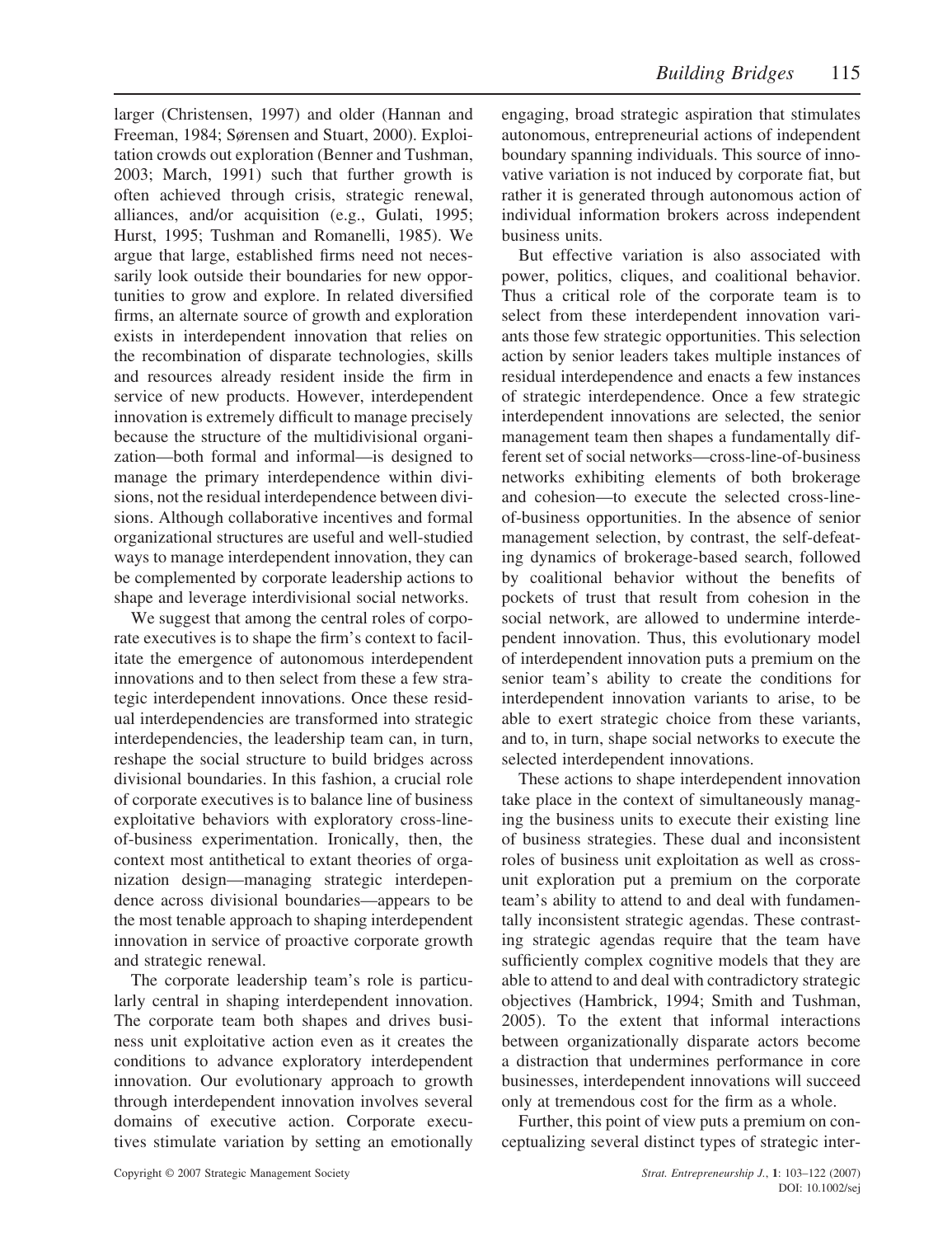dependencies and organizational designs to execute those interdependencies. Senior teams must be able to attend to strategic interdependencies associated with exploiting line of business outcomes as well as exploratory interdependencies associated with cross-line-of-business innovation. In the context of these distinct types of strategic interdependencies, senior teams link strategic interdependencies to the fundamental form of their organization (Henderson and Clark, 1990) even as they influence social networks to execute strategic interdependencies across autonomous business units. Although Thompson focused on task interdependence among organizational units—such as the branch offices of a firm or the operations and maintenance units of an airline (Thompson, 1967:54–55)—in the last decade, few scholars have studied task interdependence at such a macro level (cf. Casciaro, 2003). Research has focused almost exclusively on interpersonal task interdependence or interdependence within teams, across functions, or with alliance partners outside the firm (e.g., Stewart and Barrick, 2000; Wageman, 1995; Wageman and Gordon, 2005). This review suggests a return of the notion of task interdependence at the corporate level of analysis.

This review also suggests that more attention could be fruitfully paid to cross-line-of-business design and the role of senior leaders in creating growth opportunities through cross-line-of-business innovation. We suggest that this source of exploratory growth takes place in the context of line of business exploitation and as such is shaped by senior leaders shaping those contrasting social networks and informal bridge building associated with creating versus executing interdependent innovations. Most fundamentally, it is the primary role of senior leaders to not get caught in what Burgelman (2002) calls strategic vectors rooted in line of business blinders, but rather, to maintain a balance between line of business exploitation and cross-line-of-business exploration. Maintaining such a balance cannot be done by senior executives alone; rather, this theory implies an important role for organizational culture in encouraging managers at all levels to value the dual agendas of exploitation within existing lines of business and cross-line-of-business exploration. Such a culture can help line of business managers to balance these sometimes conflicting agendas by situating them in the context of the long-term performance of the organization and the long-term interests of their own careers (Holmstrom, 1999).

If this evolutionary model of interdependent innovation has merit, then it has implications for at least four areas of theory and research. First, it suggests that the current design work on structures and incentives be complemented with research that explores the role of senior teams in shaping social contexts for interdivisional exploration. These contexts involve shaping contrasting social networks to both explore and, in turn, exploit strategic interdependent innovations. Our evolutionary model of interdependent innovation suggests that senior teams must both select those innovations that are strategic but also proactively reshape social networks as firms move from generating innovation variants to executing a given set of interdependent innovations. But reshaping the social networks to implement an interdependent innovation requires a delicate touch; our theory suggests that wholesale commitment to cohesive networks across divisional boundaries is not only impractical, but potentially perilous to an organization. Cross-divisional ties, when not targeted toward specific interdependent innovations, risk becoming a distraction from core divisional activities. Furthermore, cohesive interunit ties can undermine the information brokerage needed to develop a variety of interdependent innovations to choose from in the future. Rather, the critical task of senior leadership in reshaping the social network is to be highly targeted, involving all those—and only those—people whose formal roles or informal, social structures make them essential to the success of the interdependent innovation. Doing so requires an attention to social dynamics (Krackhardt, 1990) that is seldom demanded of managers, but that is critical to promote the successful implementation of the interdependent innovation, while also maintaining the organization's focus on exploiting core divisional resources and enabling the initiation of new interdependent innovations in the future.

Second, and more generally, our approach suggests that the larger issue of organizational design could be better informed by research on social networks at the corporate level of analysis. This research might focus on the selection and shaping of boundary spanning individuals and the structures that link these key individuals. Who are these individuals, how do they evolve, and do they create networks of gatekeepers in service of interdependent innovation? Are these social networks different for interdependent innovations that differ in terms of the boundaries spanned (i.e., divisional boundaries versus firm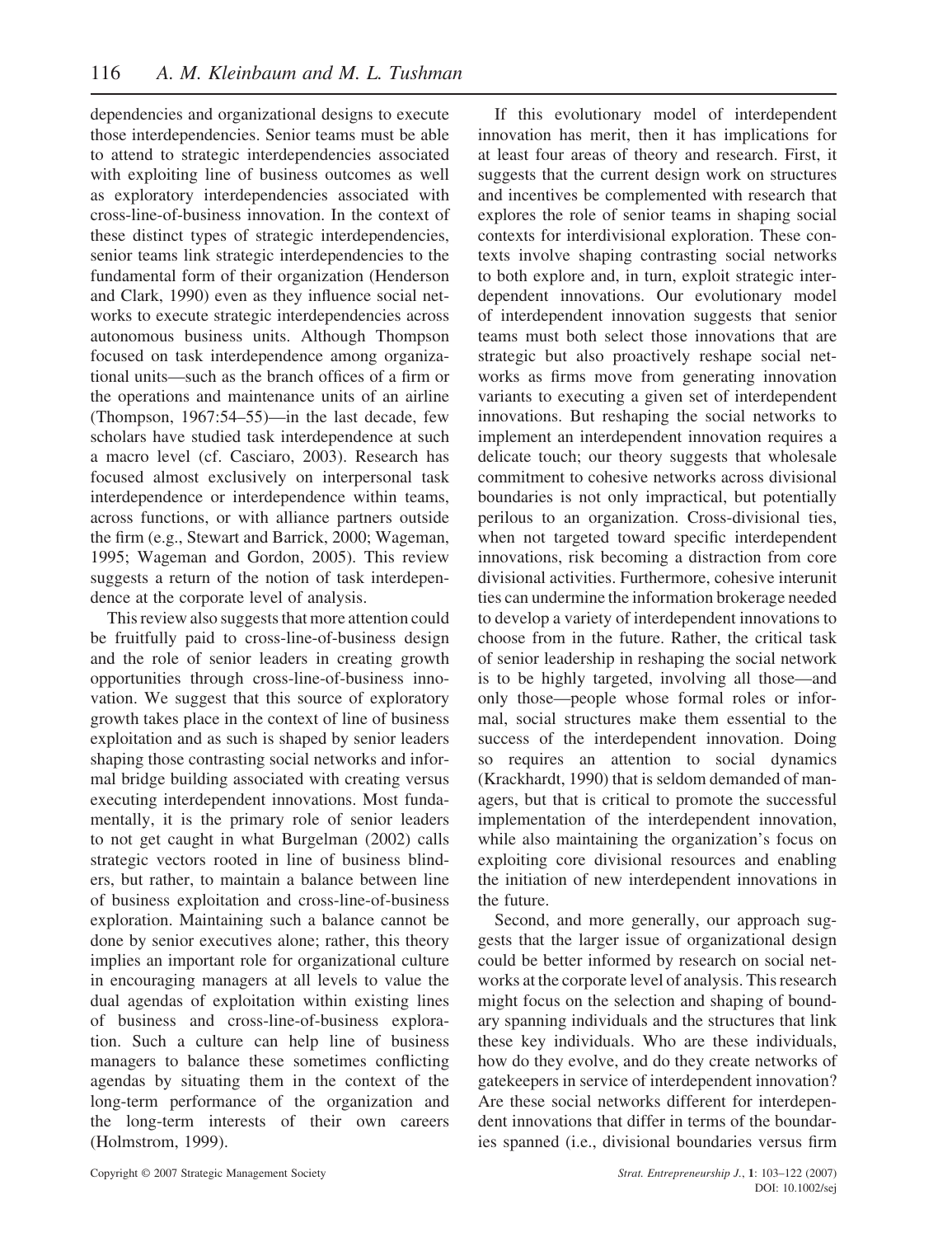boundaries), the number of boundaries spanned, or the complexity of task interdependence?

Third, these ideas on interdependent innovation might also inform the work on diversification (e.g., Ansoff, 1957; Hill and Hoskisson, 1987; Montgomery and Wernerfelt, 1988; Rumelt, 1974; Villalonga, 2004). Scholars have rarely drawn an explicit link between the challenge of successful diversification and the structure of the multidivisional form itself. The multidivision form requires the strategic prioritization of some interdependencies over others, with the high-priority interdependencies contained within divisions; interdependent innovation between divisions is, by construction, the lowest priority. In intensely competitive, highly dynamic environments, these lowest-priority residual interdependencies can be a source of great diversification opportunities. These diversification attempts are extremely difficult to manage precisely because they are the residue of organizational design. The notion of residual interdependence and associated social structures helps inform this diversification work.

The diversification literature examines the sources of benefit that inhere in different types of diversification. Theory suggests that unrelated diversification offers financial benefits (if any benefits at all; see Villalonga, 2004) and should be implemented with a structure of high decentralization and accountability. Related diversification, by contrast, offers benefits of economies of scope, and should be implemented with a structure that is more centralized, allowing corporate managers to play some role in coordinating the actions of autonomous divisions (Hill and Hoskisson, 1987). We suggest that this perspective can be complemeted with greater attention to social structure: in addition to a certain amount of formal centralization, related diversified firms can achieve economies of scope through interdivisional social networks. These networks will, to a limited extent, occur naturally, but must also be proactively managed by corporate leadership.

This theory also contributes to research on the relationship between diversification and innovation. Critics of the multidivisional form have demonstrated a negative relationship between diversification and innovation, with functional form firms and dominant-diversified firms investing substantially more in R&D than related and unrelated diversifiers (Hoskisson and Hitt, 1988). The mechanism they posit for this relationship is based on financial controls and incentives, which promote riskaversion and short-term orientation in divisional

managers (Stonich, 1981). Our theory suggests another possible explanation: as firms become increasingly diversified into a broader range of lessrelated businesses, divisions have less commonality and, as a result, the number of boundary-spanning social relations lessens, reducing the potential for interdependent innovation.

And fourth, an important direction for research involves the interaction between formal structure and informal structure. The traditional organization design perspective on interdependent innovation involves the creation of formal lateral linking structures, such as cross-divisional teams or liaison roles or the use of matrix structures (Galbraith, 1973). This paper has highlighted the important role of network structure, but, as Barnard (1938) pointed out so long ago, formal structure and network structure are not independent. Future research should empirically examine the endogeneity of formal and social structure, looking at the network structures of individuals involved in such formal lateral structures to determine what kinds of structural positions are most suitable for playing boundary-spanning roles. Additionally, future research should examine the degree to which, and the contingencies under which, formal structure and social structure may be mutually supportive. Theory suggests that formal work relations tend to expand in multiplexity, evolving to incorporate elements of trust, advice, support, or even friendship (McPherson, Smith-Lovin, and Cook, 2001), and furthermore that formal lateral structures, such as task forces, will coalesce into well-functioning teams more quickly and more completely in the context of social relations high in trust (Hackman, 1987). This might be the mechanism to explain why team effectiveness tends to increase over time, at least initially (Allen, 1977). Yet these ideas haven't yet been explored empirically in the context of interdependent innovation.

#### **ACKNOWLEDGEMENTS**

The authors would like to thank Jay Barney, Amanda Cowen, Lee Fleming, Mike Hitt, Jerry Kim, Michael Leiblein, Chris Marquis, Ingrid Nembhard, Misiek Piskorski, Wendy Smith, Toby Stuart, Chris Wheat and participants at the Harvard University Work, Organizations and Markets seminar and *Strategic Entrepreneurship Journal* Launch Conference for thoughtful discussion and feedback on earlier drafts of this paper. This research was funded in part by the Ewing Marion Kauffman Foundation and by the Harvard Business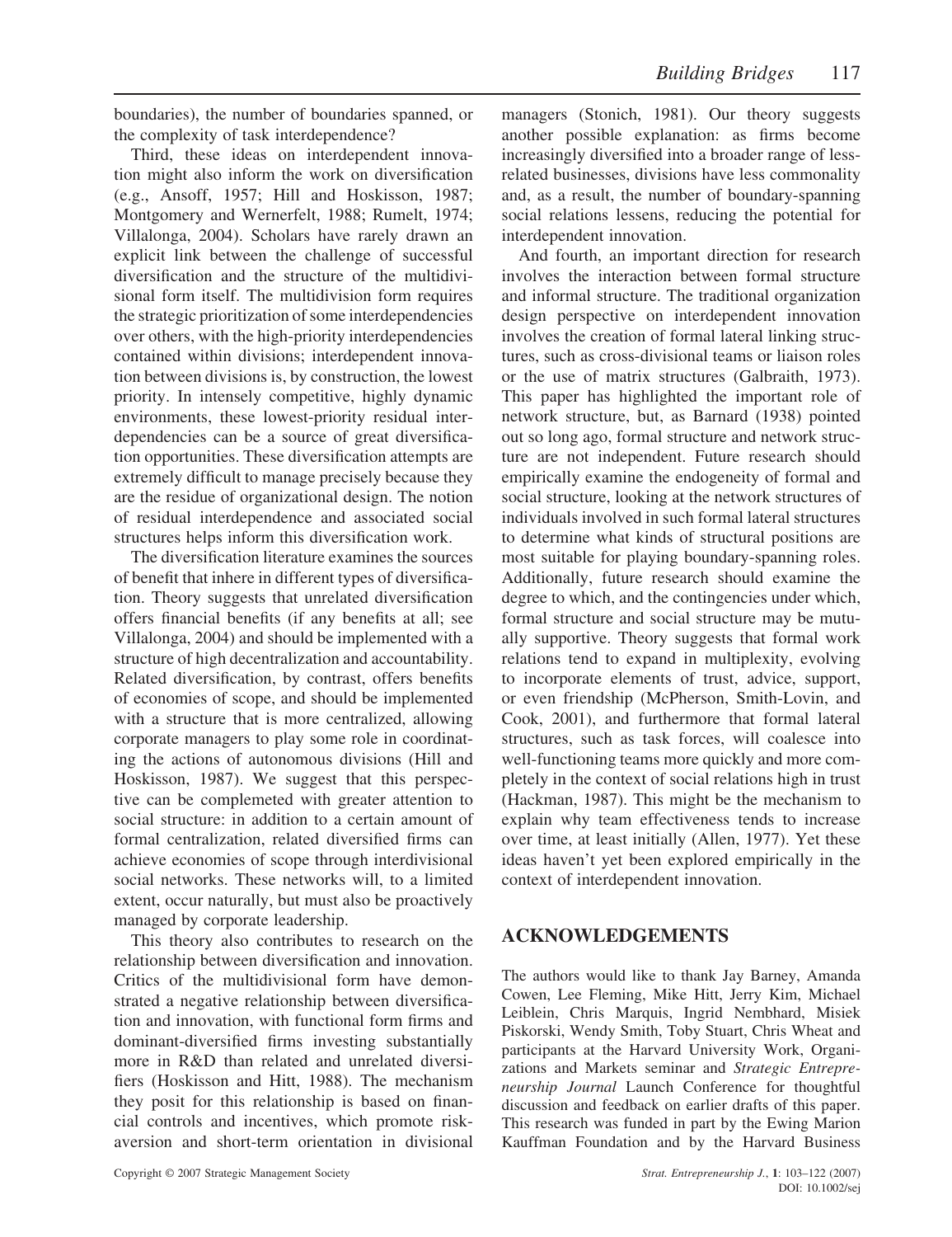School Department of Research; their support is gratefully acknowledged.

#### **REFERENCES**

- Alchian AA, Demsetz H. 1972. Production, information costs, and economic organization. *American Economic Review* **62**(5): 777–795.
- Allen TJ. 1969. *Roles in Technical Communication Networks*. MIT Press: Cambridge, MA.
- Allen TJ. 1977. *Managing the Flow of Technology: Technology Transfer and the Dissemination of Technological Information within the R&D Organization*. MIT Press: Cambridge, MA.
- Ancona DG, Caldwell DF. 1992. Bridging the boundary: external activity and performance in organizational teams. *Administrative Science Quarterly* **37**(4): 634–665.
- Ansoff HI. 1957. Strategies for diversification. *Harvard Business Review* **35**(5): 113–124.
- Ansoff HI. 1965. *Corporate Strategy: an Analytic Approach to Business Policy for Growth and Expansion*. McGraw-Hill: New York.
- Baldwin CY, Clark KB. 2000. *Design Rules*. MIT Press: Cambridge, MA.
- Barnard CI. 1938. *The Functions of the Executive* (30th Anniversary edn). Harvard University Press: Cambridge, MA.
- Barnett WP, Carroll GR. 1995. Modeling internal organizational change. *Annual Review of Sociology* **21**: 217– 236.
- Benner MJ. 2004. The incumbent discount: financial institutions and incumbent response to technological change, Wharton working paper: Philadelphia, PA.
- Benner MJ, Tushman ML. 2003. Exploitation, exploration, and process management: the productivity dilemma revisited. *Academy of Management Review* **28**(2): 238– 256.
- Bower JL. 1970. *Managing the Resource Allocation Process: A Study of Corporate Planning and Investment* (2nd edn). Graduate School of Business Administration, Harvard University: Boston, MA.
- Brown SL, Eisenhardt KM. 1997. The art of continuous change: linking complexity theory and time-paced evolution in relentlessly shifting organizations. *Administrative Science Quarterly* **42**(1): 1–34.
- Burgelman RA. 1991. Intraorganizational ecology of strategy making and organizational adaptation: theory and field research. *Organization Science* **2**(3): 239–262.
- Burgelman RA. 2002. Strategy as vector and the inertia of coevolutionary lock-in. *Administrative Science Quarterly* **47**(2): 325–357.
- Burt RS. 1992. *Structural Holes: The Social Structure of Competition*. Harvard University Press: Cambridge, MA.
- Burt RS. 2000. The network structure of social capital. In *Research in Organizational Behavior*, Vol. 22, Staw BM, Sutton RI (eds). JAI Press: Greenwich, CT; 345–423.
- Burt RS. 2004. Structural holes and good ideas. *American Journal of Sociology* **110**(2): 349–399.
- Campbell A, Goold M. 1999. *The Collaborative Enterprise: Why Links across the Corporation Often Fail and How to Make Them Work*. Perseus Books: Reading, MA.
- Casciaro T. 2003. Determinants of governance structure in alliances: the role of strategic, task and partner uncertainties. *Industrial and Corporate Change* **12**(6): 1223– 1251.
- Casciaro T, Lobo MS. 2006. Affective microfoundations of instrumental ties in organizations, Harvard Business School working paper: Boston, MA.
- Chandler AD. 1962. *Strategy and Structure: Chapters in the History of the Industrial Enterprise*. MIT Press: Cambridge, MA.
- Chandler AD. 1990. *Scale and Scope: The Dynamics of Industrial Capitalism*. Belknap Press of Harvard University Press: Cambridge, MA.
- Child J. 1972. Organizational structure, environment and performance: the role of strategic choice. *Sociology* **6**(1): 1–22.
- Christensen CM. 1997. *The Innovator's Dilemma: When New Technologies Cause Great Firms to Fail*. Harvard Business School Press: Boston, MA.
- Clark KB, Wheelwright SC. 1992. Organizing and leading 'heavyweight' development teams. *California Management Review* **34**(3): 9–28.
- Coleman JS. 1988. Social capital in the creation of human capital. *American Journal of Sociology* **94**(Supplement: Organizations and Institutions: Sociological and Economic Approaches to the Analysis of Social Structure): S95–S120.
- Cyert RM, March JG. 1963. *A Behavioral Theory of the Firm*. Prentice-Hall: Englewood Cliffs, NJ.
- Davis JA, Leinhardt S. 1972. The structure of positive interpersonal relations in small groups. In *Sociological Theories in Progress*, Vol. 2, Berger J, Zelditch M, Anderson B (eds). Houghton Mifflin: Boston, MA; 218–251.
- Dougherty D. 1992. Interpretive barriers to successful product innovation in large firms. *Organization Science* **3**(2): 179–202.
- Dunbar RLM, Starbuck WH. 2006. Learning to design organizations and learning from designing them. *Organization Science* **17**(2): 171–178.
- Duncan RB. 1976. The ambidextrous organization: designing dual structures for innovation. *Management of Organization: Strategy and Implementation* **1**: 167–188.
- Durkheim E. 1893. *The Division of Labor in Society* (Halls WD, Trans.) (1984 edn). Free Press: New York.
- Dutton JE, Ashford SJ. 1993. Selling issues to top management. *Academy of Management Review* **18**(3): 397–428.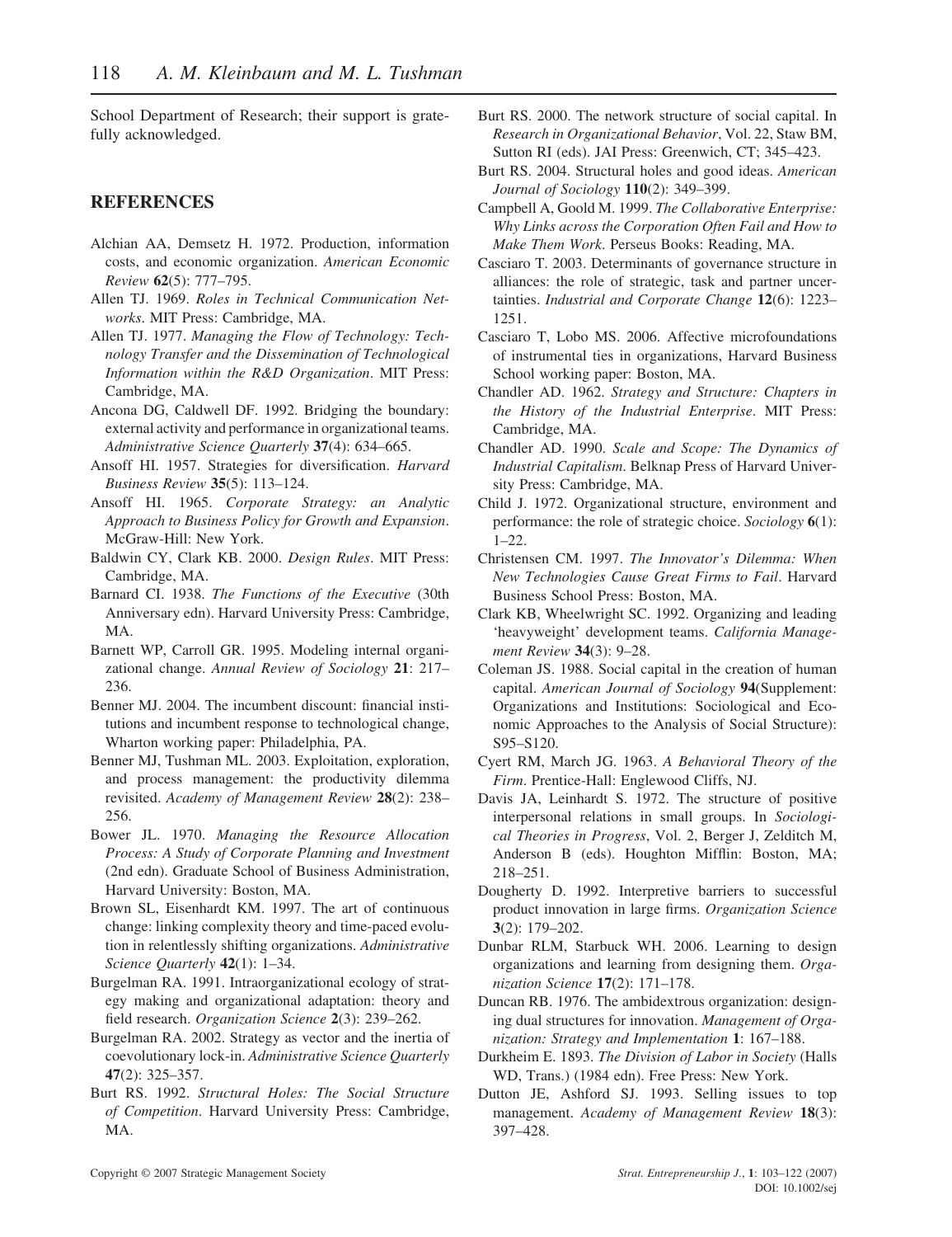- Eisenmann TR, Bower J. 2000. The entrepreneurial M-form: strategic integration in global media firms. *Organization Science* **11**(3): 348–355.
- Friesen GB, Mills DQ. 1989. Note on how organizations can be structured, Case #9-490-040. Harvard Business School Publishing: Boston, MA.
- Galbraith JR. 1973. *Designing Complex Organizations*. Addison-Wesley: Reading, MA.
- Galbraith JR. 1994. *Competing with Flexible Lateral Organizations* (2nd edn). Addison-Wesley: Reading, MA.
- Galbraith JR. 2006. Mastering the law of requisite variety with differentiated networks. In *The Firm as a Collaborative Community: The Reconstruction of Trust in the Knowledge Economy*, Heckscher C, Adler PS (eds). Oxford University Press: New York; 179–197.
- Galunic DC, Eisenhardt KM. 2001. Architectural innovation and modular corporate forms. *Academy of Management Journal* **44**(6): 1229–1249.
- Gargiulo M, Benassi M. 2000. Trapped in your own net? Network cohesion, structural holes, and the adaptation of social capital. *Organization Science* **11**(2): 183– 196.
- Gavetti G, Levinthal DA. 2000. Looking forward and looking backward: cognitive and experiential search. *Administrative Science Quarterly* **45**(1): 113–137.
- Gibbons R, Murphy KJ. 1992. Optimal incentive contracts in the presence of career concerns: theory and evidence. *Journal of Political Economy* **100**(3): 468–505.
- Gilbert C. 2005. Unbundling the structure of inertia: resource versus routine regidity. *Academy of Management Journal* **48**(5): 741–763.
- Gittell JH. 2005. Relational coordination: coordinating work through relationships of shared knowledge, shared goals and mutual respect. In *Relational Perspectives in Organization Studies*, Kyriakidou O, Özbilgin M (eds). Edward Elgar: Northampton, MA.
- Gould RV, Fernandez RM. 1989. Structures of mediation: a formal approach to brokerage in transaction networks. *Sociological Methodology* **19**: 89–126.
- Gulati R. 1995. Does familiarity breed trust? The implications of repeated ties for contractual choice in alliances. *Academy of Management Journal* **38**(1): 85– 112.
- Gulati R. 2004. How CEOs manage growth agendas. *Harvard Business Review* **82**(7/8): 124–126.
- Hackman JR. 1987. The design of work teams. In *Handbook of Organizational Behavior*, Lorsch JW (ed). Prentice-Hall: Englewood Cliffs, NJ; 315–342.
- Hambrick DC. 1994. Top management groups: a conceptual integration and reconsideration of the 'team' label. In *Research in Organizational Behavior*, Staw BM, Cummings LL (eds). JAI Press: Greenwich, CT; 171– 214.
- Han S-K. 1996. Structuring relations in on-the-job networks. *Social Networks* **18**(1): 47–67.
- Hannan MT, Freeman J. 1984. Structural inertia and organizational change. *American Sociological Review* **49**(2): 149–164.
- Hansen MT. 1999. The search-transfer problem: the role of weak ties in sharing knowledge across organization subunits. *Administrative Science Quarterly* **44**(1): 82– 111.
- Hansen MT, Løvås B. 2004. How do multinational companies leverage technological competencies? Moving from single to interdependent explanations. *Strategic Management Journal* **25**(8–9): 801–822.
- Hansen MT, Podolny JM, Pfeffer J. 2001. So many ties, so little time: a task contingency perspective on the value of social capital in organizations. In *Social Capital of Organizations*, Vol. 18, Gabbay SM, Leenders RTAJ (eds). JAI Press: New York; 21–58.
- Hargrave TJ, Van de Ven AH. 2006. A collective action model of institutional innovation. *Academy of Management Review* **31**(4): 864–888.
- He Z-L, Wong P-K. 2004. Exploration vs. exploitation: an empirical test of the ambidexterity hypothesis. *Organization Science* **15**(4): 481–494.
- Helfat CE, Eisenhardt KM. 2004. Inter-temporal economies of scope, organizational modularity, and the dynamics of diversification. *Strategic Management Journal* **25**(13): 1217–1232.
- Henderson RM. 1993. Underinvestment and incompetence as responses to radical innovation: evidence from the photolithographic alignment equipment industry. *Rand Journal of Economics* **24**(2): 248–270.
- Henderson RM, Clark KB. 1990. Architectural innovation: the reconfiguration of existing product technologies and the failure of established firms. *Administrative Science Quarterly* **35**(1): 9–30.
- Higgins MC. 2005. *Career Imprints : Creating Leaders across an Industry* (1st edn). Jossey-Bass: San Francisco, CA.
- Hill CWL, Hitt MA, Hoskisson RE. 1992. Cooperative versus competitive structures in related and unrelated diversified firms. *Organization Science* **3**(4): 501–521.
- Hill CWL, Hoskisson RE. 1987. Strategy and structure in the multiproduct firm. *Academy of Management Review* **12**(2): 331–341.
- Holmstrom B. 1999. Managerial incentive problems: a dynamic perspective. *Review of Economic Studies* **66**(1): 169–182.
- Homans GC. 1951. *The Human Group*. Harcourt Brace: New York.
- Hoskisson RE, Hitt MA. 1988. Strategic control systems and relative R&D investment in large multiproduct firms. *Strategic Management Journal* **9**(6): 605–621.
- Hurst DK. 1995. *Crisis and Renewal: Meeting the Challenge of Organizational Change*. Harvard Business School Press: Boston, MA.
- Ibarra H. 1992. Homophily and differential returns: sex differences in network structure and access in an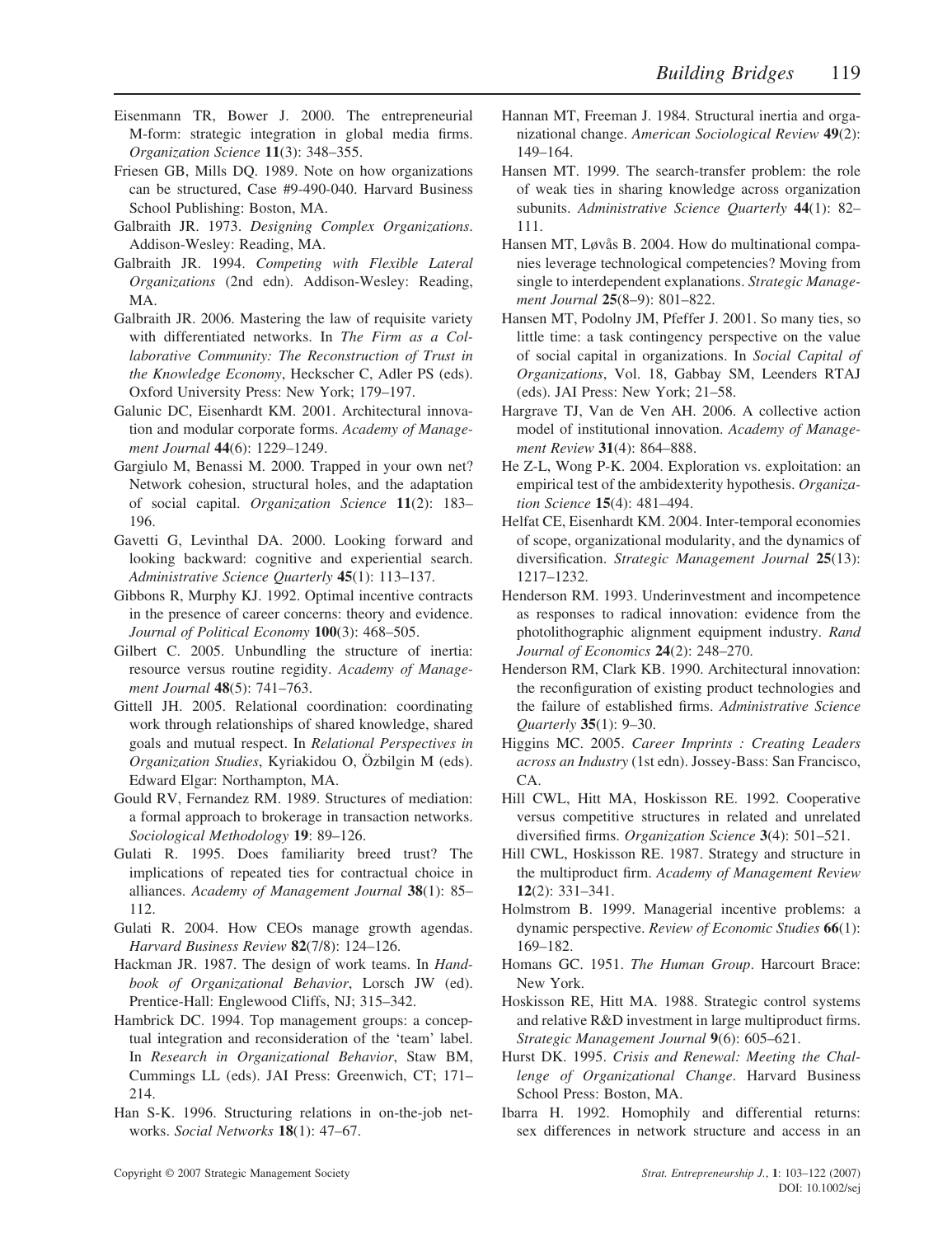advertising firm. *Administrative Science Quarterly* **37**(3): 422–447.

- Ibarra H. 1995. Race, opportunity, and diversity of social circles in managerial networks. *Academy of Management Journal* **38**(3): 673–703.
- Jensen MC, Meckling WH. 1976. Theory of the firm: managerial behavior, agency costs and ownership structure. *Journal of Financial Economics* **3**(4): 305– 360.
- Johansson F. 2004. *The Medici Effect: Breakthrough Insights at the Intersection of Ideas, Concepts, and Cultures*. Harvard Business School Press: Boston, MA.
- Kanter RM. 1977. *Men and Women of the Corporation*. Basic Books: New York.
- Kaplan S, Henderson R. 2005. Inertia and incentives: bridging organizational economics and organizational theory. *Organization Science* **16**(5): 509–521.
- Katila R, Ahuja G. 2002. Something old, something new: a longitudinal study of search behavior and new product introduction. *Academy of Management Journal* **45**(6): 1183–1194.
- Khurana R. 2002. Market triads: a theoretical and empirical analysis of market intermediation. *Journal for the Theory of Social Behaviour* **32**(2): 239–262.
- Kleinbaum AM, Tushman ML. 2005. Interdependence and innovation: management of exploration and exploitation at the corporate level. Paper presented at Academy of Management Annual Meeting: Honolulu, HI.
- Kotter JP. 1982. *The General Managers*. Free Press: New York.
- Krackhardt D. 1990. Assessing the political landscape: structure, cognition, and power in organizations. *Administrative Science Quarterly* **35**(2): 342–369.
- Krackhardt D, Porter LW. 1986. The snowball effect: turnover embedded in communication networks. *Journal of Applied Psychology* **71**(1): 50–55.
- Krackhardt D, Stern RN. 1988. Informal networks and organizational crises: an experimental simulation. *Social Psychology Quarterly* **51**(2): 123–140.
- Kretschmer T, Puranam P. 2004. Realizing synergies in complex organizations: when are collaborative incentives useful? London School of Economics working paper.
- Labianca G, Brass DJ, Gray B. 1998. Social networks and perceptions of intergroup conflict: the role of negative relationships and third parties. *Academy of Management Journal* **41**(1): 55–67.
- Leonard-Barton D. 1992. Core capabilities and core rigidities: a paradox in managing new product development. *Strategic Management Journal* **13**(Summer Special Issue): 111–125.
- Levinthal DA. 1997. Adaptation on rugged landscapes. *Management Science* **43**(7): 934–950.
- March JG. 1991. Exploration and exploitation in organizational learning. *Organization Science* **2**(1): 71–87.
- March JG, Simon HA. 1958. *Organizations* (1993 edn). Blackwell: Cambridge, MA.
- Martin JA, Eisenhardt KM. 2003. Cross-business synergy: recombination, modularity and the multi-business team, *Best Paper Proceedings*. Academy of Management: Seattle, WA.
- McCann J, Galbraith JR. 1980. Interdepartmental relations. In *Handbook of Organizational Design*, Vol. 2, Nystrom PC, Starbuck WH (eds). Oxford University Press: New York; 60–84.
- McPherson M, Smith-Lovin L, Cook JM. 2001. Birds of a feather: homophily in social networks. *Annual Review of Sociology* **27**(1): 415–444.
- Mehta SN, Burke D. 2005. Will Wall Street ever trust Time Warner? *Fortune* **151**: 76–84.
- Miles RE, Snow CC. 1978. *Organizational Strategy, Structure, and Process*. McGraw-Hill: New York.
- Mintzberg H, Waters JA. 1985. Of strategies, deliberate and emergent. *Strategic Management Journal* **6**(3): 257–272.
- Mizruchi MS, Stearns LB. 2001. Getting deals done: the use of social networks in bank decision-making. *American Sociological Review* **66**(5): 647–671.
- Montgomery CA, Wernerfelt B. 1988. Diversification, Ricardian rents, and Tobin's q. *Rand Journal of Economics* **19**(4): 623–632.
- Nadler D, Tushman M. 1997. *Competing by Design: The Power of Organizational Architecture*. Oxford University Press: New York.
- Nadler DA, Tushman ML. 1988. Strategic linking: designing formal coordination mechanisms. In *Readings in the Management of Innovation* (2nd edn), Tushman ML, Moore WL (eds). Ballinger: Cambridge, MA; 469–486.
- Nelson RE. 1989. The strength of strong ties: social networks and intergroup conflict in organizations. *Academy of Management Journal* **32**(2): 377–401.
- Nohria N, Ghoshal S. 1997. *The Differentiated Network: Organizing Multinational Corporations for Value Creation*. Jossey-Bass: San Francisco, CA.
- O'Reilly CA, Tushman ML. 2004. The ambidextrous organization. *Harvard Business Review* **82**(4): 74– 81.
- Obstfeld D. 2005. Social networks, the *Tertius Iungens* orientation, and involvement in innovation. *Administrative Science Quarterly* **50**(1): 100–130.
- Perry-Smith JE, Shalley CE. 2003. The social side of creativity: a static and dynamic social network perspective. *Academy of Management Review* **28**(1): 89–106.
- Pfeffer J. 1981. Management as symbolic action: the creation and maintenance of organizational paradigms. In *Research in Organizational Behavior*, Vol. 3, Staw BM, Cummings LL (eds). JAI Press: Greenwich, CT; 1– 52.
- Pfeffer J. 1992. Managing with Power: Politics and Influ*ence in Organizations*. Harvard Business School Press: Boston, MA.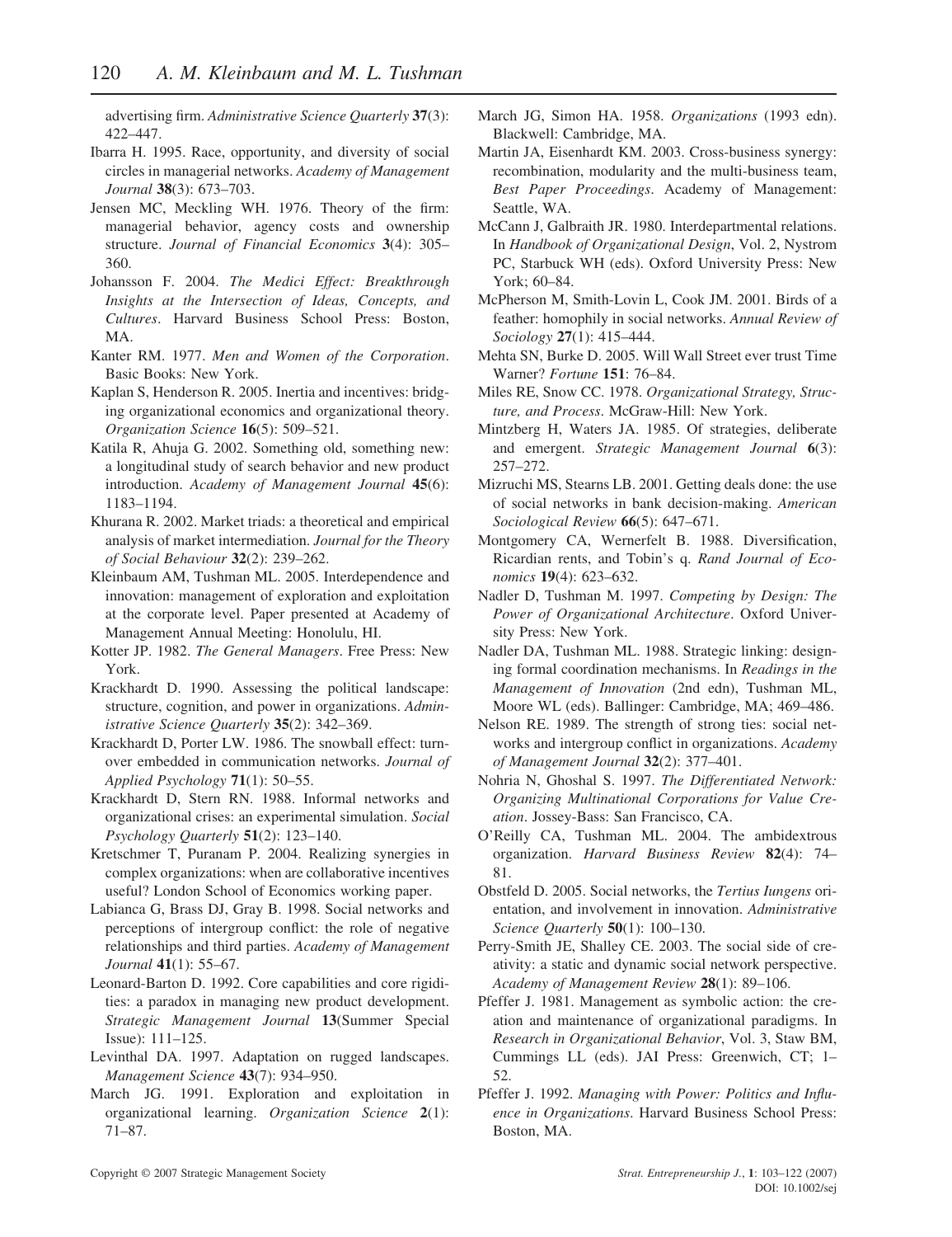- Pfeffer J, Salancik GR. 1978. *The External Control of Organizations: A Resource Dependence Perspective* (2003 edn). Stanford Business Classics: Stanford, CA.
- Podolny JM. 2001. Networks as the pipes and prisms of the market. *American Journal of Sociology* **107**(1): 33–60.
- Podolny JM, Baron JN. 1997. Resources and relationships: social networks and mobility in the workplace. *American Sociological Review* **62**(5): 673–693.
- Prendergast C. 1999. The provision of incentives in firms. *Journal of Economic Literature* **37**(1): 7–63.
- Quinn JB. 1978. Strategic change: 'logical incrementalism.' *Sloan Management Review* **20**(1): 7–21.
- Reagans R, Zuckerman EW. 2001. Networks, diversity, and productivity: the social capital of corporate R&D teams. *Organization Science* **12**(4): 502–517.
- Rotemberg JJ, Saloner G. 2000. Visionaries, managers, and strategic direction. *Rand Journal of Economics* **31**(4): 693–716.
- Roy D. 1952. Quota restriction and goldbricking in a machine shop. *American Journal of Sociology* **57**(5): 427–442.
- Rumelt RP. 1974. *Strategy, Structure, and Economic Performance*. Division of Research, Harvard Business School: Boston, MA.
- Schein EH. 1985. *Organizational Culture and Leadership* (2nd edn). Jossey-Bass: San Francisco, CA.
- Siggelkow N, Levinthal DA. 2003. Temporarily divide to conquer: centralized, decentralized, and reintegrated organizational approaches to exploration and adaptation. *Organization Science* **14**(6): 650–669.
- Siggelkow N, Rivkin JW. 2006. When exploration backfires: unintended consequences of multilevel organizational search. *Academy of Management Journal* **49**(4): 779–795.
- Simmel G. 1902. *The Sociology of Georg Simmel* (Wolff KH, Trans.) (1950 edn). Free Press: Glencoe, IL.
- Simon HA. 1945. *Administrative Behavior: A Study of Decision-Making Processes in Administrative Organization* (3rd edn). Free Press: Boston, MA.
- Simon HA. 1962. The architecture of complexity. *Procedings of the American Philosophical Society* **106**: 467– 482.
- Simons R. 2005. *Levers of Organization Design: How Managers Use Accountability Systems for Greater Performance and Commitment*. Harvard Business School Press: Boston.
- Smith A. 1776. *An inquiry into the Nature and Causes of the Wealth of Nations* (1976 edn). Norman S. Berg: Dunwoody, GA.
- Smith WK, Tushman ML. 2005. Managing strategic contradictions: a top management model for managing innovation streams. *Organization Science* **16**(5): 522–536.
- Smith WK, Tushman ML. 2007. Senior teams and strategic contradictions: how top management teams exploit and explore simultaneously. Harvard Business School working paper. Boston, MA.
- Sørensen JB, Stuart TE. 2000. Aging, obsolescence, and organizational innovation. *Administrative Science Quarterly* **45**(1): 81–112.
- Stewart GL, Barrick MR. 2000. Team structure and performance: assessing the mediating role of intrateam process and the moderating role of task type. *Academy of Management Journal* **43**(2): 135–148.
- Stonich PJ. 1981. Using rewards in implementing strategy. *Strategic Management Journal* **2**(4): 345–352.
- Teece DJ, Pisano GP, Shuen A. 1997. Dynamic capabilities and strategic management. *Strategic Management Journal* **18**(7): 509–533.
- Thompson JD. 1967. *Organizations in Action; Social Science Bases of Administrative Theory* (2nd edn). Transaction Publishers: New Brunswick, NJ.
- Tripsas M, Gavetti G. 2000. Capabilities, cognition, and inertia: evidence from digital imaging. *Strategic Management Journal* **21**(10–11): 1147–1161.
- Tsai W. 2000. Social capital, strategic relatedness and the formation of intraorganizational linkages. *Strategic Management Journal* **21**(9): 925–939.
- Tsai W, Ghoshal S. 1998. Social capital and value creation: the role of intrafirm networks. *Academy of Management Journal* **41**(4): 464–476.
- Tushman ML. 1977. Special boundary roles in the innovation process. *Administrative Science Quarterly* **22**(4): 587–605.
- Tushman ML. 1979. Work characteristics and subunit communication structure: a contingency analysis. *Administrative Science Quarterly* **24**(1): 82–98.
- Tushman ML, Anderson P. 1986. Technological discontinuities and organizational environments. *Administrative Science Quarterly* **31**(3): 439–465.
- Tushman ML, Katz R. 1980. External communication and project performance: an investigation into the role of gatekeepers. *Management Science* **26**(11): 1071– 1085.
- Tushman ML, O'Reilly CA. 1996. Ambidextrous organizations: managing evolutionary and revolutionary change. *California Management Review* **38**(4): 8–31.
- Tushman ML, Romanelli E. 1985. Organizational evolution: a metamorphosis model of convergence and reorientation. In *Research in Organizational Behavior*, Vol. 7, Cummings LL, Staw BM (eds). JAI Press: Greenwich, CT; 171–222.
- Tushman ML, Scanlan TJ. 1981. Characteristics and external orientations of boundary spanning individuals. *Academy of Management Journal* **24**(1): 83–98.
- Tushman ML, Smith W. 2002. Organizational technology. In *Blackwell Companion to Organizations*, Baum JAC (ed). Blackwell: London; 386–414.
- Tushman ML, Smith W, Wood R, Westerman G, O'Reilly CA. 2005. Innovation streams and ambidextrous organizational designs: on building dynamic capabilities, Harvard Business School working paper. Boston, MA.